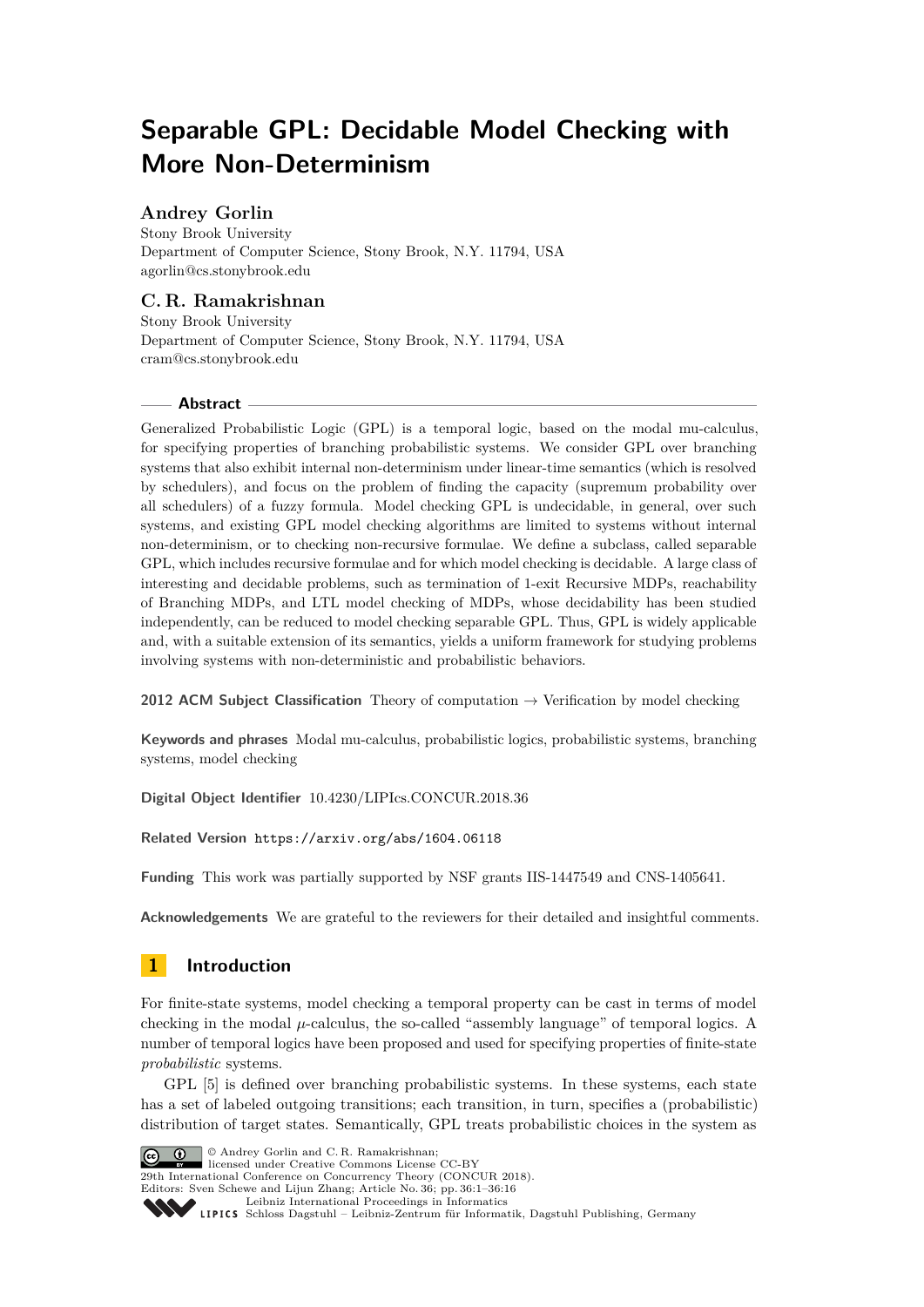linear-time. GPL is expressive enough to serve as an "assembly language" of a large number of probabilistic temporal logics.

In this paper, we consider GPL over branching systems that can also exhibit internal nondeterminism under linear-time semantics. In these systems, the internal non-determinism is resolved by schedulers. We limit our attention to finding the capacity (supremum probability over all schedulers) of fuzzy formulae, as this problem is already sufficiently interesting and challenging; indeed, it is undecidable, in general. Existing GPL model checking algorithms, therefore, were limited either to systems without internal non-determinism [\[5\]](#page-14-0), or to checking only non-recursive formulae [\[26\]](#page-15-1).

**Contributions and Significance.** GPL is expressive enough that a variety of independentlystudied verification problems can be cast as model checking branching systems with GPL. In fact, undecidable problems such as termination of multi-exit *Recursive* Markov Decision Processes (Recursive MDPs or RMDPs) can be reduced in linear time to model checking with GPL. We introduce a syntactically-defined subclass, called *separable GPL*, for which model checking is decidable.

We illustrate the expressiveness of separable GPL by considering independently-studied decidable verification problems involving systems that have probabilistic and non-deterministic choice. Examples of such problems include LTL model checking of MDPs [\[2\]](#page-14-1), reachability in branching MDPs [\[10\]](#page-14-2), and termination of 1-exit RMDPs [\[12\]](#page-15-2). These problems can all be reduced, in linear time, to model checking separable GPL formulae (see Sect. [3\)](#page-5-0).

We describe a procedure for model checking GPL, which either successfully returns the model checking result, or terminates with failure. We also show that the procedure always terminates successfully for separable GPL (see Sect. [4\)](#page-8-0).

Termination of multi-exit RMDPs, when cast as a model checking problem over GPL along the same lines as our treatment of 1-exit RMDPs, yields an *entangled* GPL formula, which is outside of separable GPL. Thus, separability can be seen as a characteristic of the verification problems that are known to be decidable, when cast in terms of model checking in GPL. Consequently, GPL and its sublogic are useful formalisms to study the relationships between verification problems over branching systems with both probabilistic and internal non-deterministic choice. We discuss these issues in greater detail in Sect. [5.](#page-13-0)

# **2 GPL and Branching Systems**

In this section, we formally define probabilistic branching systems and give the syntax and semantics of GPL fuzzy formulae.

### **2.1 Probabilistic Branching Systems**

We define a probabilistic branching system (PBS).

I **Definition 1** (PBS)**.** With respect to fixed sets *Act* and *Prop* of *actions* and *propositions*, respectively, a PBS  $L$  is a quadruple  $(S, \delta, P, I)$ , where

- $S$  is a countable set of states;
- $\delta \subseteq S \times Act \times S$  is the transition relation;
- $P : \delta \times \mathbb{N} \to [0, 1]$  is the transition probability distribution satisfying:

$$
\forall s \in S. \forall a \in Act. \forall c \in \mathbb{N}. \sum_{s': (s,a,s') \in \delta} P(s,a,s',c) \in \{0,1\}, \text{ and}
$$

 $\forall s \in S. \forall a \in Act. \forall s' \in S.(s, a, s') \in \delta \implies (\exists c \in \mathbb{N}. P(s, a, s', c) > 0);$ 

 $I: S \to 2^{Prop}$  is the *interpretation*, recording the set of propositions true at a state.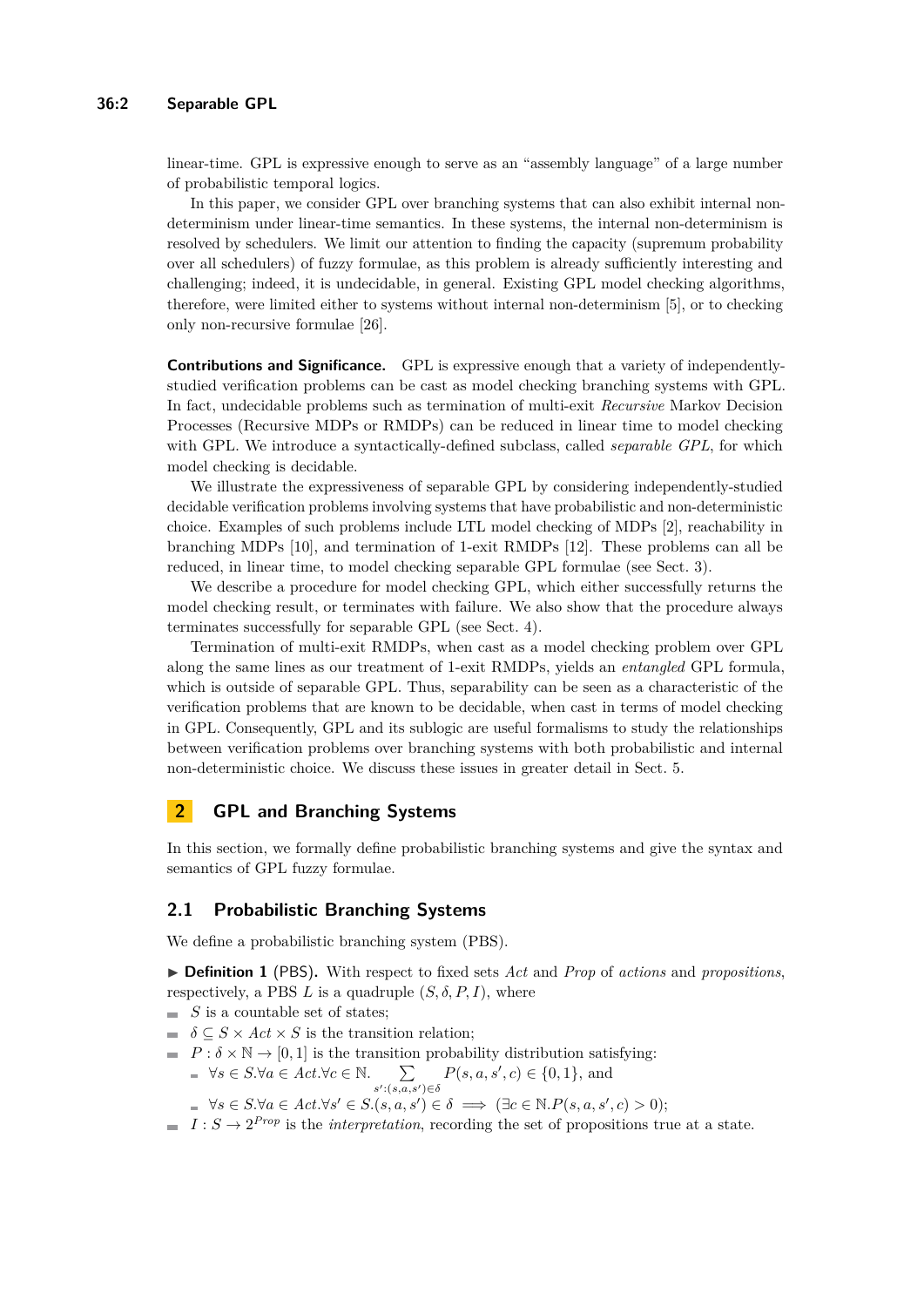

<span id="page-2-0"></span>**Figure 1** An example PBS.

This definition is in line with that of probabilistic automata [\[21,](#page-15-3) [24\]](#page-15-4), in which, given an action, a probabilistic distribution is chosen non-deterministically (we assume there are finitely many distributions for any state-action pair). Other equally expressive models include alternating automata, in which labeled non-deterministic choices are followed by silent probabilistic choices. The difference between such models has been analyzed with respect to bisimulation [\[25\]](#page-15-5). However, a PBS is *explicitly* a branching system, as we show next.

Given  $L = (S, \delta, P, I)$ , a *partial computation* is a sequence  $\sigma = s_0 \stackrel{a_1}{\rightarrow} s_1 \stackrel{a_2}{\rightarrow} \cdots \stackrel{a_n}{\rightarrow} s_n$ , where for all  $0 \leq i \leq n$ ,  $(s_i, a_{i+1}, s_{i+1}) \in \delta$ . Also,  $\text{fst}(\sigma) = s_0$  and  $\text{last}(\sigma) = s_n$  denote, respectively, the first and last states in  $\sigma$ . Each transition of a partial computation is labeled with an action  $a_i \in Act$ . The set of all partial computations of L is denoted by  $\mathcal{C}_L$ . and  $C_L(s) = \{\sigma \in C_L \mid \text{fst}(\sigma) = s\}.$  *Composition* of partial computations,  $\sigma \stackrel{a}{\to} \sigma'$ , where  $\sigma' = s'_0 \stackrel{b_1}{\rightarrow} \cdots \stackrel{b_m}{\rightarrow} s'_m$ , represents  $s_0 \stackrel{a_1}{\rightarrow} \cdots \stackrel{a_n}{\rightarrow} s_n \stackrel{a}{\rightarrow} s'_0 \stackrel{b_1}{\rightarrow} \cdots \stackrel{b_m}{\rightarrow} s'_m$  if  $(s_n, a, s'_0) \in \delta$ . A partial computation  $\sigma'$  is a *prefix* of  $\sigma$  if  $\sigma' = s_0 \stackrel{a_1}{\rightarrow} \cdots \stackrel{a_i}{\rightarrow} s_i$  for some  $i \leq n$ .

From a set of partial computations, we can build deterministic trees.  $T \subseteq C_L$  is *prefixclosed* if, for every  $\sigma \in T$  and  $\sigma'$  a prefix of  $\sigma$ ,  $\sigma' \in T$ . *T* is *deterministic* if for every  $\sigma$ ,  $\sigma' \in T$ with  $\sigma = s_0 \stackrel{a_1}{\rightarrow} \cdots \stackrel{a_n}{\rightarrow} s_n \stackrel{a}{\rightarrow} s \cdots$  and  $\sigma' = s_0 \stackrel{a_1}{\rightarrow} \cdots \stackrel{a_n}{\rightarrow} s_n \stackrel{a'}{\rightarrow} s' \cdots$ , either  $a \neq a'$  or  $s = s'$ , i.e., if a pair of computations share a prefix, the first difference cannot involve transitions labeled by the same action. If a tree *T* has a single starting state, it is denoted root(*T*); if  $s = \text{root}(T)$ then  $T \subseteq \mathcal{C}_L(s)$ . We also let  $\text{edges}(T) = \{(\sigma, a, \sigma') \mid \sigma, \sigma' \in T \land \exists s \in S, \sigma' = \sigma \stackrel{a}{\to} s\}.$ 

▶ **Definition 2** (D-trees and outcomes). A d-tree is a set of partial computations with a single starting state that is prefix-closed and deterministic. A d-tree *T* is maximal if there exists no d-tree  $T'$  with  $T \subset T'$ . An *outcome* is a maximal d-tree.

 $\mathcal{T}_L$  refers to all the d-trees of *L*, and  $\mathcal{T}_L(s) = \{T \in \mathcal{T}_L \mid \text{root}(T) = s\}$ . *T*' is a *prefix* of *T* if  $T' \subseteq T$ .  $T \stackrel{a}{\rightarrow} T'$  means  $T' = \{ \sigma \mid \text{root}(T) \stackrel{a}{\rightarrow} \sigma \in T \}$ . *T* is *finite* if  $|T| < \infty$ . *M<sub>L</sub>* and  $M_L(s)$  are analogous to  $\mathcal{T}_L$  and  $\mathcal{T}_L(s)$ , but for maximal d-trees.

An example PBS and two of its outcomes are shown in Figs. [1](#page-2-0) and [2.](#page-3-0) In the PBS, transitions are usually annotated with their action label and probability (we may omit the probability when it is 1). Note that there are two transitions labeled  $b$  (and  $c$ ) from state  $s_2$ , reflecting internal non-determinism, and we use superscripts to distinguish them.

D-trees are constructed from *S* and  $\delta$ , without regard for *P*. A fully probabilistic branching system (fPBS) has no internal non-determinism, i.e., its transition probability distribution *P* is a function of  $\delta$ . An fPBS was called an RPLTS in [\[5\]](#page-14-0), which may have obscured its branching nature.

A property of a PBS will hold for some subset of its outcomes, and we need to measure this set. To resolve the internal non-deterministic choices, we require a scheduler.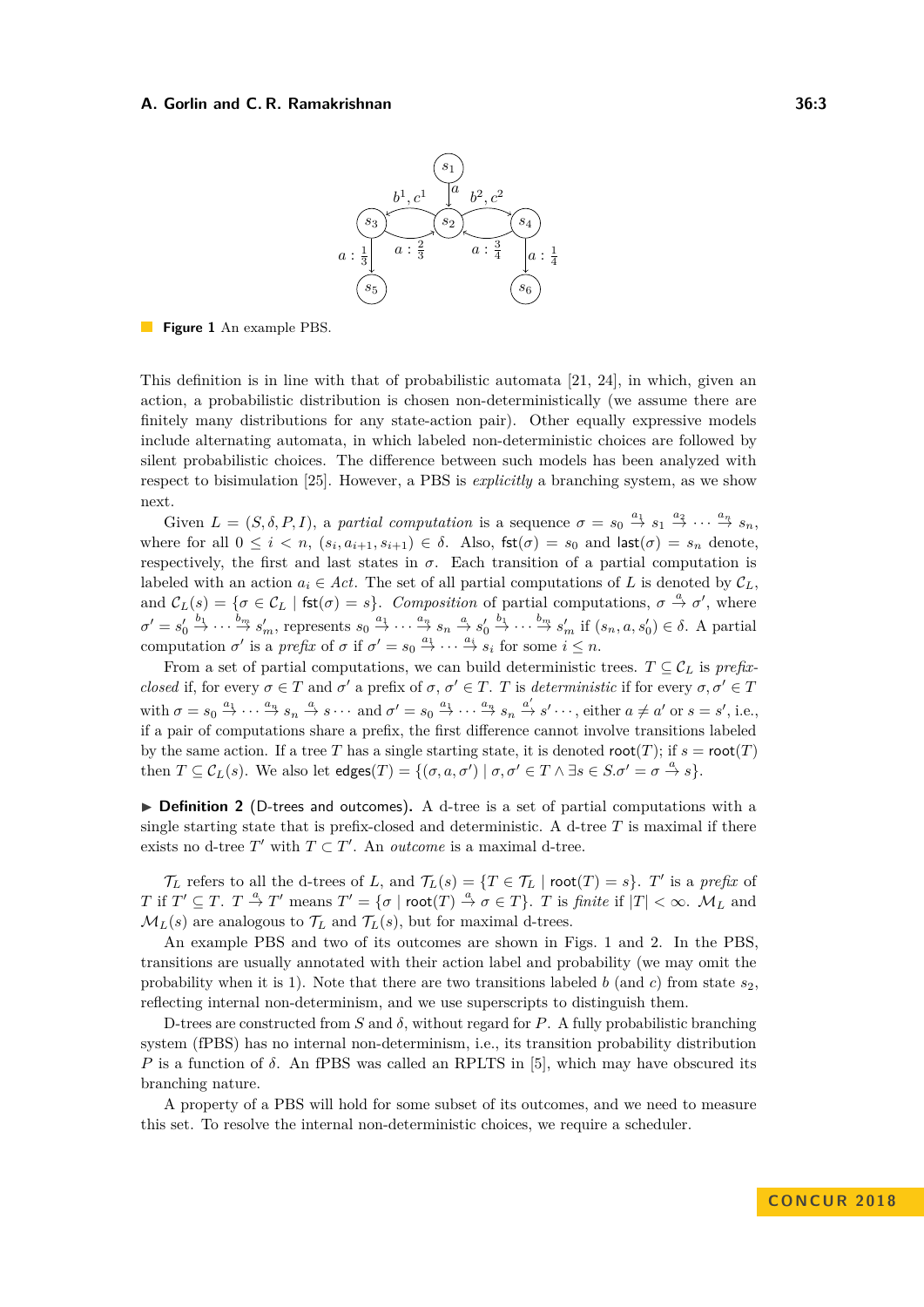<span id="page-3-0"></span>

 $\mathcal{L}^{\text{max}}$ **Figure 2** Selected outcomes for the PBS in Fig. [1.](#page-2-0)

**Definition 3** (Scheduler). A scheduler for a PBS *L* is a function  $\gamma : C_L \times Act \to \mathbb{N}$ , such that if an action *a* is present at  $s = \textsf{last}(\sigma)$ , then  $\gamma(\sigma, a) = c$  implies that  $\sum_{s'} P(s, a, s', c) = 1$ .

Note that we have defined deterministic schedulers, which are also aware of their relevant histories. Given a scheduler  $\gamma$  for a PBS *L*, we have an fBPS  $L_{\gamma} = (S_{\gamma}, \delta_{\gamma}, P_{\gamma}, I_{\gamma})$ , where  $S_{\gamma} \subseteq \mathcal{C}_L$  and so  $\delta_{\gamma} \subseteq \mathcal{C}_L \times Act \times \mathcal{C}_L$ .

Thus, given a scheduler  $\gamma$  for a PBS *L*, we can follow the definitions for the measure of d-trees from [\[5\]](#page-14-0). A *basic cylindrical subset* of  $\mathcal{M}_L(s)$  contains all trees sharing a particular prefix. Letting  $s \in S$  and  $T \in \mathcal{T}_L(s)$  such that *T* is finite,  $B_T = \{T' \in \mathcal{M}_L \mid T \subseteq T'\}$ . Now, we define the measure:

**Definition 4.** For a PBS *L* with scheduler  $\gamma$ , the probability measure of a basic cylindrical subset  $B_T$  is defined by a partial function  $\mathsf{m}^\gamma : 2^{\mathcal{M}_L} \to [0,1]$ , where:

$$
\mathsf{m}^{\gamma}(B_T) = \prod_{(\sigma,a,\sigma') \in \mathsf{edges}(T)} P(\mathsf{last}(\sigma), a, \mathsf{last}(\sigma'), \gamma(\sigma, a))
$$
(1)

From here, a probability measure  $m_s^{\gamma}$  :  $B_s \to [0,1]$  on the smallest *σ*-field of sets  $B_s$  is generated from basic cylindrical subsets  $B_T$  with  $\mathsf{m}_s^\gamma(B_T) = \mathsf{m}^\gamma(B_T)$  (cf. [\[5,](#page-14-0) Definition 8]).

**Example 5.** Letting  $\sigma = s_1 \stackrel{a}{\to} s_2$ , the measure of the left outcome in Figure [2](#page-3-0) is  $\frac{1}{9}$  for any scheduler  $\gamma$  where  $\gamma(\sigma, b) = \gamma(\sigma, c) = 1$ , and 0 for all other schedulers.

## **2.2 GPL Syntax**

GPL *fuzzy formulae* depend on *outcomes*. We give the syntax of GPL fuzzy formulae *ψ*, with  $A \in Prop, \{1, X \in Var, a \in Act, as: \}$  $A \in Prop, \{1, X \in Var, a \in Act, as: \}$  $A \in Prop, \{1, X \in Var, a \in Act, as: \}$ 

$$
\psi ::= A \mid \neg A \mid X \mid \psi \land \psi \mid \psi \lor \psi \mid \langle a \rangle \psi \mid [a] \psi \mid \mu X. \psi \mid \nu X. \psi \tag{2}
$$

Operators  $\mu X.\psi$  and  $\nu X.\psi$  are least and greatest fixed point operators for the "equation"  $X = \psi$ . As in [\[5\]](#page-14-0), fuzzy formulae are alternation-free, which allows a simpler semantics for fixed points while retaining the expressiveness required for our applications. Additionally, *diamond* implies *box*:  $\langle a \rangle \psi$  means that there is an *a*-transition and it satisfies  $\psi$ ;  $[a] \psi$  means that if there is an *a*-transition, it satisfies  $\psi$ . We may also use a set  $\alpha \subseteq Act$  for the modalities, reading  $\langle \alpha \rangle \psi$  as  $\bigvee_{a \in \alpha} \langle a \rangle \psi$  and  $[\alpha] \psi$  as  $\bigwedge_{a \in \alpha} [a] \psi$ . When we write "-" for  $\alpha$ , then  $\alpha = Act$ .

<span id="page-3-1"></span><sup>&</sup>lt;sup>1</sup> The full syntax allows any state formula  $[5, 15]$  $[5, 15]$  as a fuzzy formula.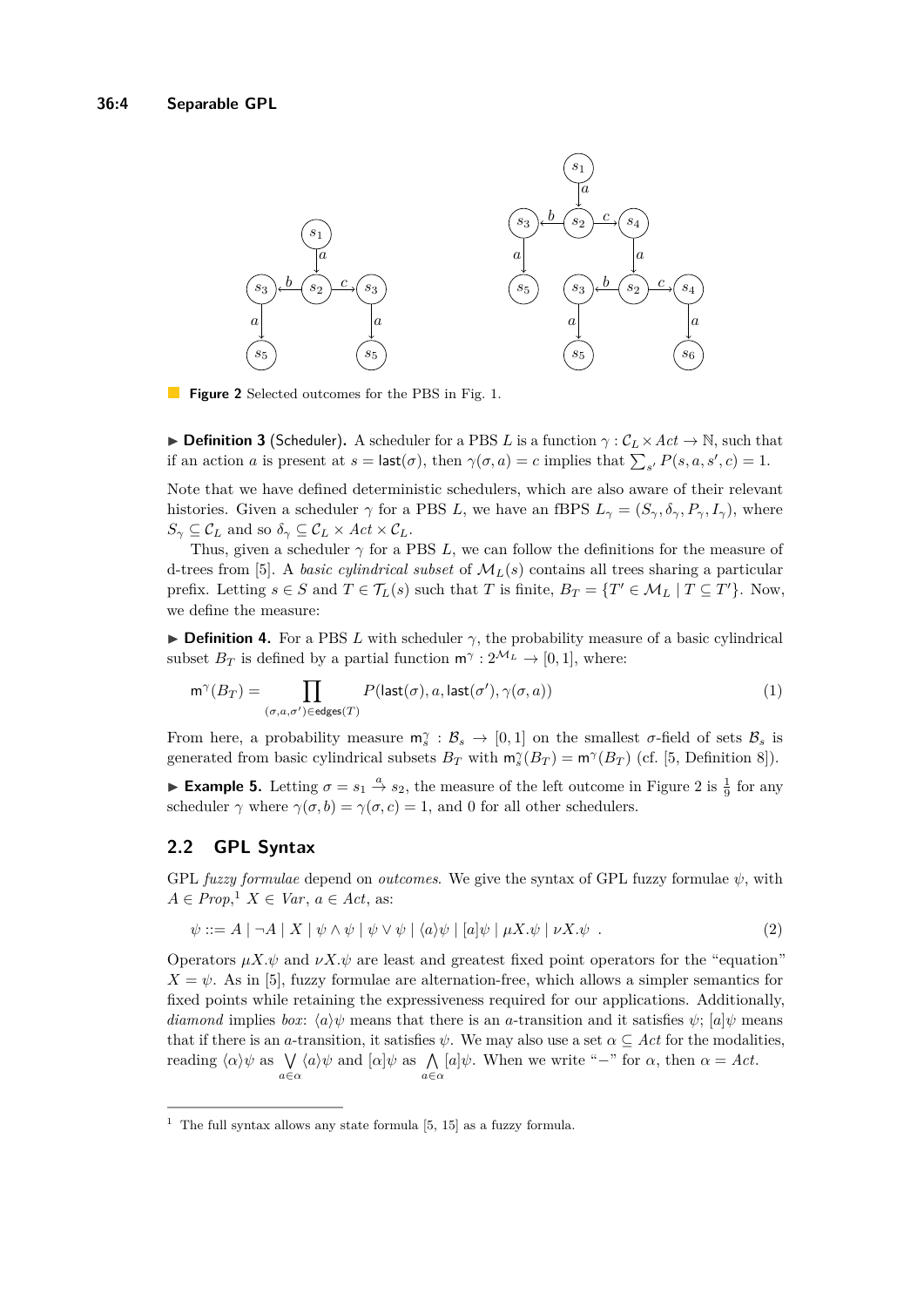<span id="page-4-0"></span>**Table 1** GPL semantics: fuzzy formulae.

$$
\Theta_L(A)e = \bigcup_{A \in I(s)} \mathcal{M}_L(s),
$$
  
\n
$$
\Theta_L(X)e = e(X),
$$
  
\n
$$
\Theta_L(\langle a \rangle \psi)e = \{T \in \mathcal{M}_L \mid \exists T' : T \stackrel{a}{\to} T' \land T' \in \Theta_L(\psi)e\},
$$
  
\n
$$
\Theta_L([a]\psi)e = \{T \in \mathcal{M}_L \mid (T \stackrel{a}{\to} T') \Rightarrow T' \in \Theta_L(\psi)e\},
$$
  
\n
$$
\Theta_L(\psi_1 \land \psi_2)e = \Theta_L(\psi_1)e \cap \Theta_L(\psi_2)e,
$$
  
\n
$$
\Theta_L(\psi_1 \lor \psi_2)e = \Theta_L(\psi_1)e \cup \Theta_L(\psi_2)e,
$$
  
\n
$$
\Theta_L(\mu X.\psi)e = \bigcup_{i=0}^{\infty} M_i, \text{ where } M_0 = \emptyset \text{ and } M_{i+1} = \Theta_L(\psi)e[X \mapsto M_i],
$$
  
\n
$$
\Theta_L(\nu X.\psi)e = \bigcap_{i=0}^{\infty} N_i, \text{ where } N_0 = \mathcal{M}_L \text{ and } N_{i+1} = \Theta_L(\psi)e[X \mapsto N_i].
$$

## **2.3 GPL Semantics**

We define the semantics of fuzzy formulae with respect to a fixed PBS  $L = (S, \delta, P, I)$ , where  $\Psi$  is the set of all fuzzy formulae. A function  $\Theta_L : \Psi \to 2^{\mathcal{M}_L}$ , augmented with an extra *environment* parameter  $e: Var \to 2^{\mathcal{M}_L}$ , returns the set of outcomes satisfying a given fuzzy formula. For a given  $s \in S$ ,  $\Theta_{L,s}(\psi) = \Theta_L(\psi) \cap \mathcal{M}_L(s)$ . For the fuzzy formulae, the semantics is as in Table [1.](#page-4-0)

We refer to the value  $\sup_{\gamma} \mathsf{m}_s^{\gamma}(\Theta_{L,s}(\psi))$  as a *capacity* (following [\[6\]](#page-14-3)), and write it as  $Pr_{L,s}(\psi)$ . In particular,  $[a]\psi$  and  $\langle a \rangle \psi$  are equivalent when action *a* is present at a state.

As d-trees do not depend on *P*, several important properties for GPL over PBSs carry over naturally from [\[5\]](#page-14-0). First, we have distributivity on *box* and *diamond* [\[5,](#page-14-0) Lemma 1]:

<span id="page-4-1"></span>I **Lemma 6** (Distributivity on modal operators)**.** *Letting* ⊕ ∈ {∧*,* ∨}*:*

$$
\begin{array}{rcl}\n\Theta_L([a]\psi_1 \oplus [a]\psi_2) & = & \Theta_L([a](\psi_1 \oplus \psi_2)) \\
\Theta_L(\langle a \rangle \psi_1 \oplus \langle a \rangle \psi_2) & = & \Theta_L(\langle a \rangle (\psi_1 \oplus \psi_2)) \\
\Theta_L([a]\psi_1 \wedge \langle a \rangle \psi_2) & = & \Theta_L(\langle a \rangle (\psi_1 \wedge \psi_2))\n\end{array} \tag{3}
$$

Similarly, because a PBS *L* with a scheduler  $\gamma$  yields an fPBS  $L_{\gamma}$ , we can relate the probability of a conjunction with that of a disjunction and compute the effect of taking a step (where  $\gamma_a^{s'}(\sigma, a') = \gamma(s \stackrel{a}{\to} \sigma, a')$  and  $\textsf{fst}(\sigma) = s'$ ) [\[5,](#page-14-0) Lemma 2]:

<span id="page-4-3"></span><span id="page-4-2"></span>
$$
\mathsf{m}_{s}^{\gamma}(\Theta_{L,s}(\psi_{1}\vee\psi_{2}))=\mathsf{m}_{s}^{\gamma}(\Theta_{L,s}(\psi_{1}))+\mathsf{m}_{s}^{\gamma}(\Theta_{L,s}(\psi_{2}))-\mathsf{m}_{s}^{\gamma}(\Theta_{L,s}(\psi_{1}\wedge\psi_{2}))
$$
(4)

$$
\mathsf{m}_{s}^{\gamma}(\Theta_{L,s}(\langle a\rangle\psi)) = \sum_{s':(s,a,s')\in\delta} P(s,a,s',\gamma(s,a)) \cdot \mathsf{m}_{s'}^{\gamma_{a}^{s'}}(\Theta_{L,s'}(\psi))
$$
(5)

Additionally, we can express the negation of a fuzzy formula  $\psi$ , neg( $\psi$ ), such that, for any PBS *L* and state *s* ([\[5,](#page-14-0) Lemma 3]):

$$
\Theta_{L,s}(\text{neg}(\psi)) = \mathcal{M}_L(s) - \Theta_{L,s}(\psi)
$$
\n(6)

The proof involves switching all the operators to their duals.

**► Example 7** (Distributivity and negation). The formula  $\psi = \mu X. [a][b]X \wedge [a][c]X$  is satisfied by all *finite* outcomes of the PBS in Fig. [1.](#page-2-0) By Lemma [6,](#page-4-1) it is equivalent to  $\mu X. [a]([b]X \wedge [c]X)$ . Also,  $\text{neg}(\psi) = \nu X \cdot \langle a \rangle \langle b \rangle X \vee \langle a \rangle \langle c \rangle X$ . Note that a scheduler that maximizes the measure of  $\psi$  will minimize the measure of  $neg(\psi)$ .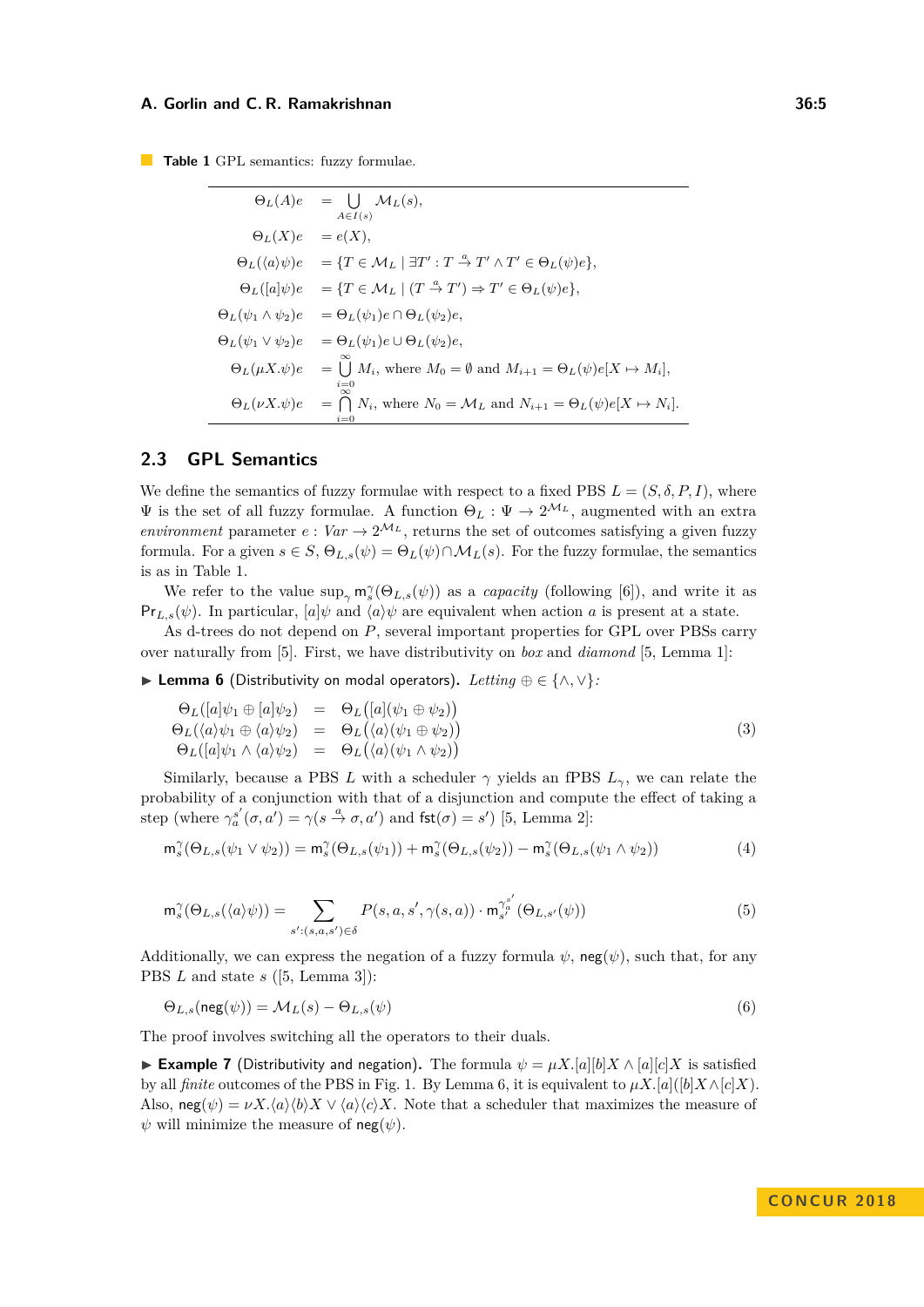<span id="page-5-1"></span>**Table 2** Encoding of CTL over PLTSs.

| $\label{eq:1} \begin{aligned} \mathcal{L}(\psi)=&\left\{ \begin{array}{ll} &\text{neg}(E_{CTL}(\psi')),\\ &E_{CTL}(\psi_1)\wedge E_{CTL}(\psi_2),\\ &\langle-\rangle E_{CTL}(\psi),\quad &\gamma=-\\ &\mu X.E_{CTL}(\psi_2)\vee(E_{CTL}(\psi_1)\wedge[-]X),\quad &\psi=\mathsf{A}[\psi_1\mathsf{U}\psi_2],\\ &\hspace{3.5cm}\forall\ \ell\, E_{CTL}(\psi_1)\wedge\langle-\rangle X). \end{array} \right. \end{aligned}$ | $\psi \in Prop.$ |
|-------------------------------------------------------------------------------------------------------------------------------------------------------------------------------------------------------------------------------------------------------------------------------------------------------------------------------------------------------------------------------------------------------------------------|------------------|
|                                                                                                                                                                                                                                                                                                                                                                                                                         |                  |
|                                                                                                                                                                                                                                                                                                                                                                                                                         |                  |
|                                                                                                                                                                                                                                                                                                                                                                                                                         |                  |
|                                                                                                                                                                                                                                                                                                                                                                                                                         |                  |
|                                                                                                                                                                                                                                                                                                                                                                                                                         |                  |

# <span id="page-5-0"></span>**3 Encoding Other Model Checking Problems**

When GPL was originally introduced, its most interesting known application was to  $PCTL^*$ model checking [\[2\]](#page-14-1), as it is straightforward to encode any LTL formula as a fuzzy formula in GPL [\[5\]](#page-14-0). In this section, we relate GPL to two applications involving branching systems.

# **3.1 PTTL and Branching Processes**

As GPL fuzzy formulae are interpreted over outcomes of a system, they can encode LTL [\[5,](#page-14-0) Sect. 3.2, in the fragment of GPL for systems with  $Act = \{a\}$  and no terminal states; then the outcomes are paths, rather than trees. When *Act* is not limited to one action, so the outcomes are trees, it is correspondingly straightforward to encode CTL (Table [2\)](#page-5-1). This may seem either obvious or strange, as GPL and CTL are both interpreted over trees, but CTL is typically understood as a logic over systems and not their outcomes; this encoding also reduces to the referenced LTL encoding when all the outcomes are paths.

Along similar lines, Probabilistic Tree Temporal Logic (PTTL), has been independently introduced [\[4\]](#page-14-4). Branching Processes (BPs) are a branching extension of Markov chains, and PTTL is a logic over BPs. PTTL's fuzzy formulae are limited to the A and E versions of the X, U, and R operators being applied to state formulae, a subset of our CTL encoding.

Additionally, BPs have been extended with non-determinism, yielding Branching MDPs (BMDPs), for which the extinction and reachability problems have been analyzed [\[10,](#page-14-2) [12\]](#page-15-2). When we use only the modal operators  $[-]$  and  $\langle - \rangle$ , as with CTL and PTTL, PBSs are equivalent to BMDPs (and fPBSs to BPs).

### **3.2 Encoding of RMDP Termination**

A Recursive MDP (RMDP) [\[12\]](#page-15-2) is specified as a set of components. A component has an entry node and one or more exit nodes. Components may contain *boxes*, each box having a *call port* that represents a procedure call and *return ports* to represent a possible return from the called procedure. We provide the formal definition of the (more general) *Recursive Simple Stochastic Games* (RSSGs) [\[12\]](#page-15-2).

**Definition 8.** An RSSG *A* is a tuple  $(A_1, \ldots, A_k)$ , where each *component graph*  $A_i$  is a  $\text{septuple } (N_i, B_i, Y_i, \textsf{En}_i, \textsf{Ex}_i, \textsf{pl}_i, \delta_i)$ :

- $N_i$  is a set of nodes, containing subsets  $E_n$  and  $E_{\lambda i}$  of entry and exit nodes, respectively.
- $B_i$  is a set of boxes, with a mapping  $Y_i: B_i \to \{1, ..., k\}$  assigning each box to a component. Each box has a set of call and return ports, associated with the entry and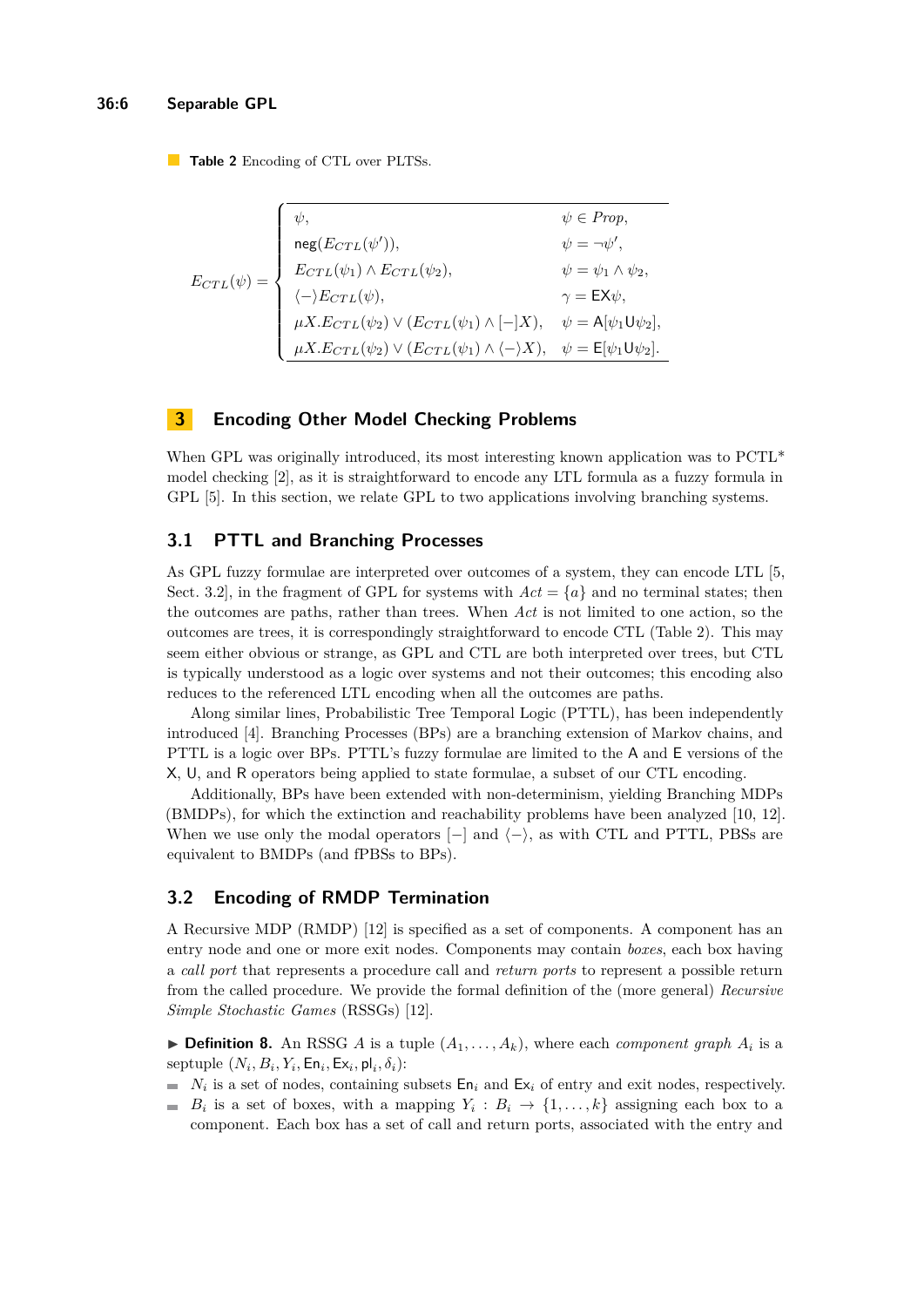<span id="page-6-0"></span>

**Figure 3** Example RMDP with Call, Return, and Exit edges added to Component "A".

exit nodes, respectively, in the corresponding components:  $\text{Call}_b = \{(b, en) \mid en \in \text{En}_{Y_i(b)}\},\$ Return<sub>b</sub> = { $(b, ex) | ex \in Ex_{Y_i(b)}$ }. Additionally, we have:

$$
\mathsf{Call}^{i}=\bigcup_{b\in B_{i}}\mathsf{Call}_{b},\quad \mathsf{Return}^{i}=\bigcup_{b\in B_{i}}\mathsf{Return}_{b},\quad Q_{i}=N_{i}\cup\mathsf{Call}^{i}\cup\mathsf{Return}^{i}.
$$

- $\mathsf{pl}_i$  :  $Q_i \to \{0,1,2\}$  is a mapping that specifies whether, at each state, the choice  $\blacksquare$ is probabilistic (i.e., *player* 0), or non-deterministic (player 1: maximizing, player 2: minimizing). As any  $u \in \text{Call}^i \cup \text{Ex}_i$  has no outgoing transitions, let  $\text{pl}_i(u) = 0$  for these states.
- $\delta_i$  is the transition relation, with transitions of the form  $(u, p_{uv}, v)$ , when  $\mathsf{pl}_i(u) = 0$ ÷. and *u* is not an exit node or a call port, and *v* may not be an entry node or a return port. Additionally,  $p_{uv} \in (0,1]$  and, for each  $u, \sum$  $p_{uv'} = 1$ . Meanwhile, when  $v'$ : $(u, \cdot, v') \in \delta_i$  $\mathsf{pl}_i(u) > 0$ , transitions are of the form  $(u, \perp, v)$ .

RMDPs only have a player 1 or player 2, depending on whether they are maximizing or minimizing, respectively. Figure [3](#page-6-0) shows an RMDP with two components, *A* and *B*. Any call to *A* non-deterministically results in either a call to *B* (via box  $b_1$ ) or a transition to *u*.

# **3.2.1 Translating RMDPs to PBSs**

We can translate an RMDP into a PBS L with  $Act = \{p, n, c, r_i, e_i\}$ , with states of the PBS corresponding to nodes of the RMDP. We retain the RMDP's transitions, labeling them as "*n*" for actions from a non-deterministic choice and "*p*" for probabilistic choice. To this basic structure we add three new kinds of edges:

- $e_i$ <sup>"</sup> for the *j*th exit node of a component,
- "*c*" edges from a call port to the called component's entry node, and  $\blacksquare$
- $r_i$ <sup>"</sup> edges from a call port to each return port in the box.

Figure [3](#page-6-0) shows the new edges added to component *A*  $(r_1$  and  $r_2$  are *distinct* actions here). Formally, we define the translation as follows:

- $\triangleright$  **Definition 9** (Translated RMDP). The translated RMDP *A* is a PBS  $L = (S, \delta, P, I)$ :
- The set of states *S* is the set of all the nodes, as well as the call and return ports of  $\blacksquare$ the boxes, i.e.,  $S = \bigcup_i Q_i$ . Additionally, we associate a consistent index with each state corresponding to an exit node or a return port.
- The transition relation  $\delta$  has all the transitions of the components, labeled by action  $\blacksquare$ *p* for the probabilistic transitions and *n* for the non-deterministic ones. Thus, when  $(u, p_{uv}, v) \in \delta_i$  for any *i*, then  $(u, p, v) \in \delta$ , and when  $(u, \perp, v) \in \delta_i$ ,  $(u, n, v) \in \delta$ . Additionally, we have  $((b, en), c, en) \in \delta$  and  $((b, en), r_j, (b, ex_j)) \in \delta$  for every box *b*, and  $(ex_j, e_j, ex_j) \in \delta$  for every exit node. Note the indices used, matching  $r_j$  with  $e_j$ .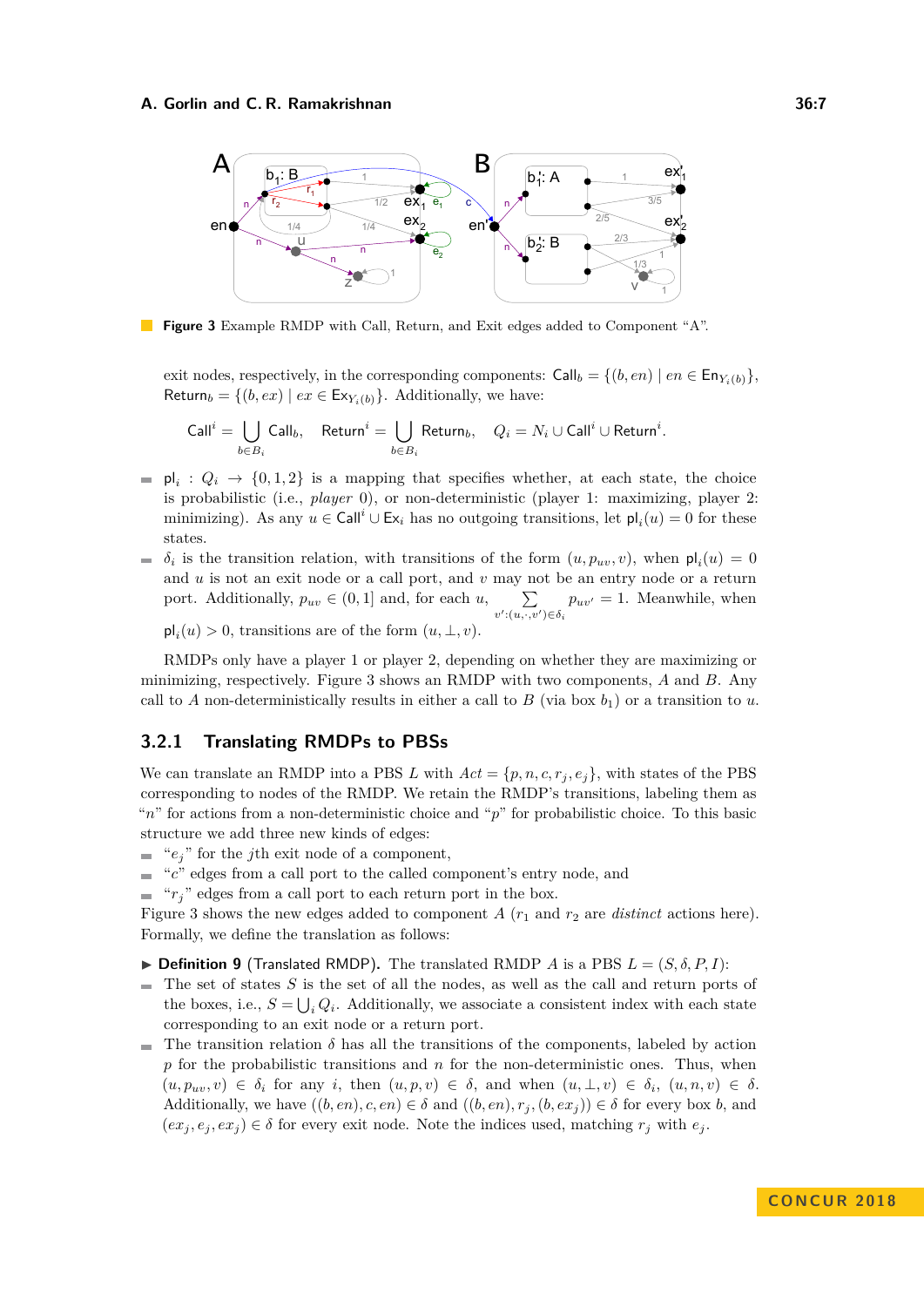- $\blacksquare$  The transition probability distribution *P* is defined as follows:
	- $P(u, p, v, 0) = p_{uv}.$
	- Assuming a one-to-one function  $num : S \to \mathbb{N}, P(u, n, v, num(v)) = 1.$
	- When *a* ∈ {*c*, *r*<sub>*j*</sub>, *e*<sub>*j*</sub>} and (*u*, *a*, *v*) ∈ *δ*, *P*(*u*, *a*, *v*, 0) = 1.
- $I(s) = \emptyset$  for all states  $s \in S$ . m.

While *c* edges denote control transfer due to a call, *r* edges summarize returns from the called procedure (they are similar to the *jump edges* in nested state machines [\[1\]](#page-14-5)). Additionally, if an RMDP has no non-deterministic choices, it is called a Recursive Markov Chain (RMC), and it can be translated to an fBPS.

### **3.2.2 GPL Formula for RMDP Termination**

We define a formula for an *m*-exit RMDP, which we will show models termination. In this section, we also write a mu-calculus formula via equations, where, e.g., if  $\psi_1 =_u f_1(\psi_1, \psi_2)$ and  $\psi_2 = \mu f_2(\psi_1, \psi_2)$ , then  $\psi_1$  is  $\mu X_1.f_1(X_1, \mu X_2.f_2(X_1, X_2))$ .

▶ **Definition 10** (RMDP termination formula). For an *m*-exit RMDP, the termination formula may be given as *m* equations, for  $1 \leq i \leq m$ :

<span id="page-7-2"></span>
$$
\psi_i =_{\mu} \langle e_i \rangle \text{tt} \vee \langle p \rangle \psi_i \vee \langle n \rangle \psi_i \vee \left( \bigvee_{j=1}^m \langle c \rangle \psi_j \wedge \langle r_j \rangle \psi_i \right) \tag{7}
$$

We show what the formula looks like for 1 and 2 exits  $(8)$  and  $(9)$ , respectively):

<span id="page-7-1"></span><span id="page-7-0"></span>
$$
\psi_1 = \mu X . \langle e_1 \rangle \text{tt} \vee \langle p \rangle X \vee \langle n \rangle X \vee (\langle c \rangle X \wedge \langle r_1 \rangle X) \tag{8}
$$

$$
\psi_1 =_\mu \langle e_1 \rangle \text{tt} \vee \langle p \rangle \psi_1 \vee \langle n \rangle \psi_1 \vee (\langle c \rangle \psi_1 \wedge \langle r_1 \rangle \psi_1) \vee (\langle c \rangle \psi_2 \wedge \langle r_2 \rangle \psi_1) \n\psi_2 =_\mu \langle e_2 \rangle \text{tt} \vee \langle p \rangle \psi_2 \vee \langle n \rangle \psi_2 \vee (\langle c \rangle \psi_1 \wedge \langle r_1 \rangle \psi_2) \vee (\langle c \rangle \psi_2 \wedge \langle r_2 \rangle \psi_2)
$$
\n(9)

The termination problem for 1-exit RMDPs is equivalent to that of BMDP extinction. We can see in [\(8\)](#page-7-0) that the branching occurs at the call port, with the *c* and *r* actions.

Termination of multi-exit RMDPs is undecidable, in general [\[12\]](#page-15-2).

I **Theorem 11** (RMDP translation)**.** *Given an m-exit RMDP A, its translated BPS L, and*  $\psi_i$  *as in [\(7\)](#page-7-2), there is a one-to-one correspondence between the set of paths*  $\{P_i\}$  *through A terminating at exit i and the set of minimal prefixes*  $\{T_i\}$  *of outcomes of L satisfying*  $\psi_i$ *.* 

**Proof sketch.** First, there is indeed a minimal prefix  $T_i$  for any outcome satisfying  $\psi_i$ , and we can create it by truncating the tree after any  $e$  action and pruning the "incorrect"  $r_j$ branches (as  $\psi_1, \psi_2, \ldots, \psi_m$  are all mutually exclusive,  $\langle c \rangle \psi_j$  is satisfied for exactly one *j* at each branching node of the outcome). Also, probabilistic and (internal) non-deterministic choices are made identically. We induct on the recursion depth of *P<sup>i</sup>* .

If the depth of  $P_i$  is 0, then it never reaches a call port, and  $T_i$  is a path taking  $p$  and  $n$ transitions until exit  $i$ , with a concluding  $e_i$  transition.

Now, suppose that, for  $1 \leq i \leq m$ , for all paths  $P_i$  with depth  $k < d$ , we have a matching *T*<sub>*i*</sub>. We show that for any path  $P_i$  with depth *d*, we also have a matching  $T_i$ .

In  $T_i$ , a node of the form  $(b, en)$  has a *c* transition to *en* and an  $r_j$  transition to  $(b, ex_j)$ . The segment of  $P_i$  from  $en$  to  $ex_j$  is a path  $P'_j$ .  $P'_j$  must have depth  $k < d$ ; so, by the induction assumption,  $T_i$  has the matching  $T'_j$  as the subtree rooted at *en* (after the *c* transition).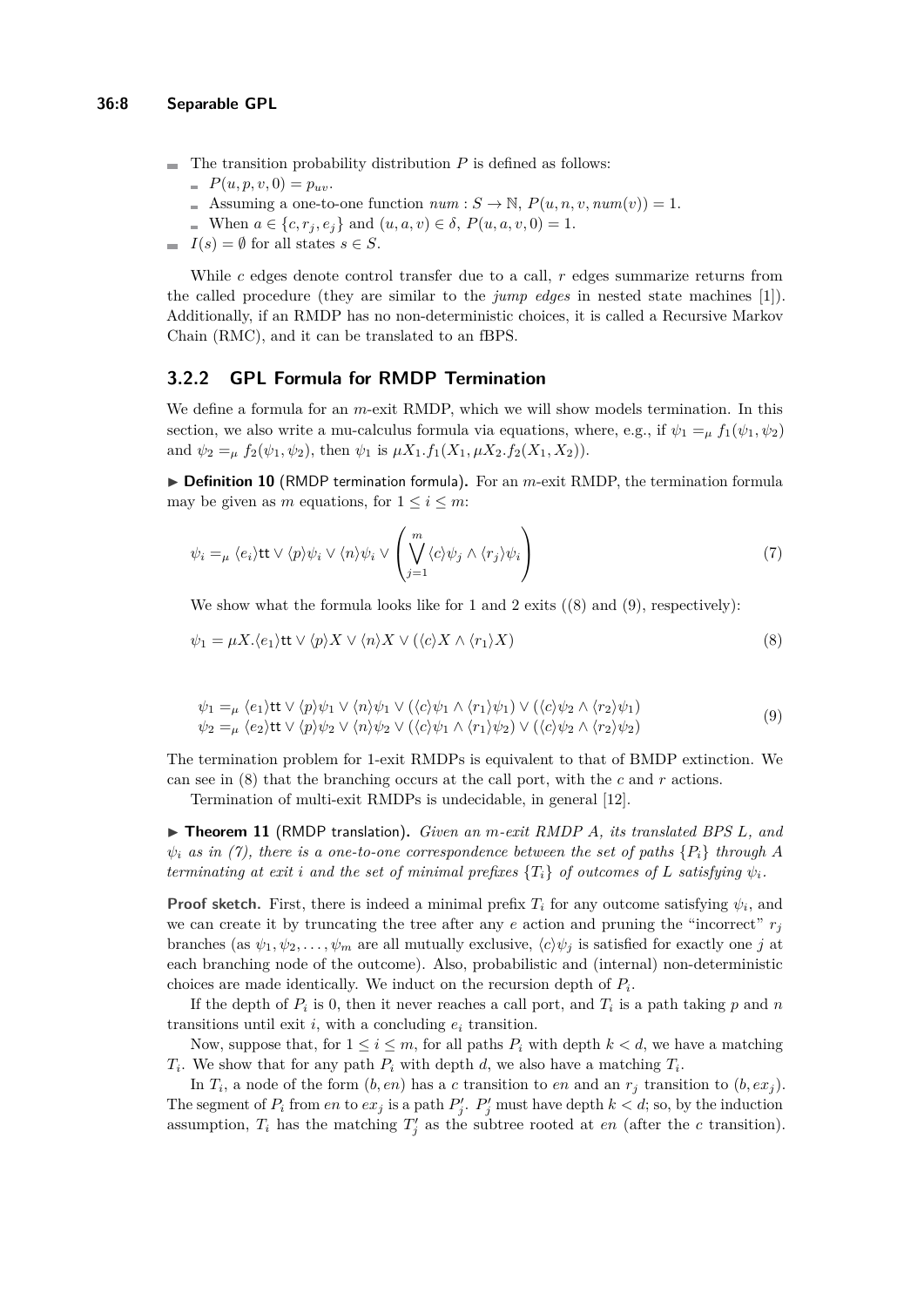Then,  $P_i$  continues from  $(b, ex_i)$ , which  $T_i$  matches by taking the  $r_i$  transition. Thus,  $T_i$ matches recursive calls with *c* transitions and, for the top level, has a partial computation taking  $p$ ,  $n$ , and  $r<sub>j</sub>$  transitions until exit *i*, with a concluding  $e<sub>i</sub>$  transition.

#### I **Corollary 12** (Undecidability)**.** *GPL model checking over PBSs is undecidable.*

**Proof.** We can encode an undecidable problem, termination of multi-exit RMDPs, in GPL. It remains to show that the BPS scheduler has sufficient information. This follows because each partial computation in the minimal prefix includes the entire path through the RMDP to reach a particular state, *except* for the calls that already returned, which are represented by  $r_i$  transitions instead. So, the scheduler knows the current state and all of the open  $\blacksquare$ calls.

# <span id="page-8-0"></span>**4 Decidable Model Checking**

The *modchk-fuzzy* procedure from [\[5,](#page-14-0) Sect. 4.1] finds the probability of a GPL fuzzy formula over a fixed fPBS. In that case, we can eliminate top-level disjunctions, via [\(4\)](#page-4-2). In general, though, we would want the relation in [\(10\)](#page-8-1).

<span id="page-8-1"></span>
$$
Pr_{L,s}(\psi_1 \lor \psi_2) \stackrel{?}{=} Pr_{L,s}(\psi_1) + Pr_{L,s}(\psi_2) - Pr_{L,s}(\psi_1 \land \psi_2)
$$
\n(10)

This requires that the same scheduler maximize  $\psi_1$ ,  $\psi_2$ ,  $\psi_1 \wedge \psi_2$ , and  $\psi_1 \vee \psi_2$ ; these may all be distinct. Later, *modchk-fuzzy* was also adapted for systems with internal non-determinism, but limited to non-recursive fuzzy formulae [\[26\]](#page-15-1). This is inadequate if we want to model check LTL over MDPs or find the maximum probability of termination in a 1-exit RMDP.

### **4.1 Graph Construction**

Disjunctions in themselves are not the problem, of course. We can still attempt a standard graph construction and see whether we can evaluate the parts of the formula dependent on the current state and cleanly separate the parts dependent on the (branching) future. In this section, we describe this construction.

First, we define a few things needed for the construction. Let  $\psi[\psi'/X]$  represent the formula  $\psi$  with all free instances of X replaced with  $\psi'$ .

I **Definition 13** (Fischer-Ladner closure)**.** Given a (closed) formula *ψ*, its *Fischer-Ladner closure*,  $Cl(\psi)$ , is the smallest set such that the following hold:

 $\psi \in Cl(\psi)$ .

- If  $\psi' \in Cl(\psi)$ , then:
	- if  $\psi' = \psi_1 \wedge \psi_2$  or  $\psi_1 \vee \psi_2$ , then  $\psi_1, \psi_2 \in Cl(\psi)$ ;
	- if  $\psi' = \langle a \rangle \psi''$  or  $[a] \psi''$  for some  $a \in Act$ , then  $\psi'' \in Cl(\psi)$ ;
	- if  $\psi' = \sigma X \cdot \psi''$ , then  $\psi''[\sigma X \cdot \psi''/X] \in Cl(\psi)$ , with  $\sigma$  either  $\mu$  or  $\nu$ .

It will be useful to view a fuzzy formula as an *and-or tree*.

**Definition 14** (And-or tree). The and-or tree of a fuzzy formula  $\psi$ ,  $AO(\psi)$  is a node labeled by ⊕, where  $\oplus \in {\wedge, \vee}$ , with children  $AO(\psi_1)$  and  $AO(\psi_2)$  when  $\psi = \psi_1 \oplus \psi_2$ , and a leaf  $\psi$ otherwise.

A formula of the form  $\langle a \rangle \psi$  or  $[a] \psi$  is called *modal*. We say that  $\psi'$  is an *unguarded subformula* of  $\psi$  if it is a leaf in  $AO(\psi)$ . Also,  $AO(S)$  represents the set of and-or trees with elements of a set *S* as leaves. We want to separate a formula by actions, which we attempt by finding its *factored* form.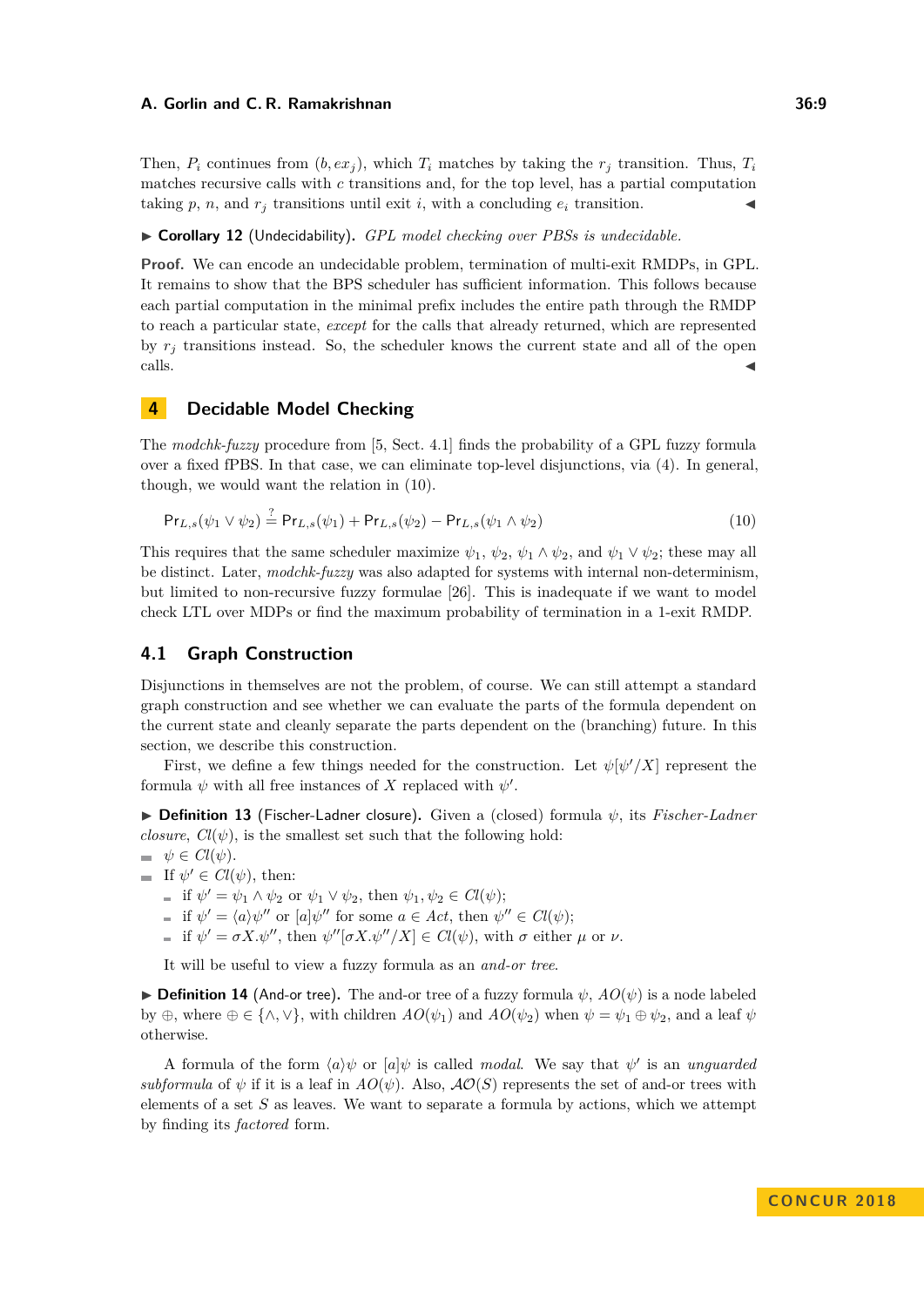▶ Definition 15 (Formula Transformations).

- The *fixed-point expansion* of  $\psi$ , denoted by  $FPE(\psi)$ , is a formula  $\psi'$  obtained by expanding any unguarded subformula of the form  $\sigma X.\psi_X$  to  $\psi_X[\sigma X.\psi_X/X]$  where  $\sigma \in {\{\mu,\nu\}}$ .
- We say that a formula is non-probabilistic if it depends only on the current state, i.e.,  $\sim$  $A \in Prop$  or of the form  $\langle a \rangle \phi$  and  $[a] \phi$  for  $a \in Act$  and  $\phi \in \{\text{tt}, \text{ff}\}\$ . The *partial evaluation* of a fuzzy formula  $\psi$  at state *s*, denoted by  $PE(s, \psi)$ , is a formula obtained by evaluating unguarded non-probabilistic subformulae and simplifying the result (i.e.,  $\psi' \wedge \phi$ , where  $\phi$ is non-probabilistic, becomes  $\psi'$  if  $\phi$  is true and ff otherwise).
- $\blacksquare$  A *grouping* of a formula  $\psi$ , denoted by  $GRP(\psi)$ , groups modalities in a formula using distributivity. Formally, *GRP* maps  $\psi$  to a  $\psi'$  that is equivalent to  $\psi$  based on the equivalences in Lemma [6,](#page-4-1) applied left-to-right as much as possible on the top level (i.e.,  $\langle a \rangle \psi_1 \wedge \langle a \rangle \psi_2$  becomes  $\langle a \rangle (\psi_1 \wedge \psi_2)$ ; we may also rearrange the tree via commutativity and associativity, e.g., from  $\langle a \rangle \psi_1 \wedge (\langle a \rangle \psi_2 \wedge \langle b \rangle \psi_3)$  to  $(\langle a \rangle \psi_1 \wedge \langle a \rangle \psi_2) \wedge \langle b \rangle \psi_3$ .

**Definition 16** (Factored form and entanglement). A formula  $\psi$  is in factored form if  $\psi \in {\text{tt}, \text{ff}}$ , or if  $\psi$  satisfies  $\psi = \text{GRP}(\psi)$  and all leaves of  $AO(\psi)$  are modal.

Also,  $\psi$  is *entangled* if it is in factored form and any action guards multiple leaves of  $AO(\psi)$ .

Given a state *s*, a formula  $\psi'$  can be transformed into a semantically equivalent one  $\psi''$ that is in factored form,  $\psi'' = FAC(s, \psi') = GRP \left( PE(s, FPE(\psi')) \right).$ <sup>[2](#page-9-0)</sup>

**Example 17.** For  $\psi_1$  in [\(9\)](#page-7-1) and *s* with outgoing *c* and  $r_i$  actions,

*FAC*(*s, ψ*<sub>1</sub>) = ( $\langle c \rangle \psi_1 \wedge \langle r_1 \rangle \psi_1$ )  $\vee$  ( $\langle c \rangle \psi_2 \wedge \langle r_2 \rangle \psi_1$ ), which is entangled on *c*, with leaves  $\{\langle c \rangle \psi_1, \langle c \rangle \psi_2, \langle r_1 \rangle \psi_1, \langle r_2 \rangle \psi_1\}.$ 

▶ **Definition 18** (Dependency graph). The dependency graph for model checking a formula  $\psi$  with respect to a state *s* in PBS *L*, denoted by  $Dg(s, \psi)$ , is a directed graph  $(N, E)$ , where *node set*  $N \subseteq S \times \mathcal{AO}(Cl(\psi))$ , and *edge set*  $E \subseteq N \times (Act \cup \{\varepsilon, \varepsilon^{\wedge}, \varepsilon^{\vee}\}) \times N$ ; i.e., the edges are labeled from  $Act \cup \{\varepsilon, \varepsilon^{\wedge}, \varepsilon^{\vee}\}$ . If graph construction succeeds, the sets *N* and *E* are the smallest such that:

- $(s, \psi) \in N$ .
- If  $(s', \psi') \in N$  and  $\psi' = FAC(s', \psi')$ , then  $\psi'$  is not entangled (if  $\psi'$  is entangled, graph construction terminates with failure).
- If  $(s',\psi') \in N$ ,  $\psi'' = FAC(s',\psi')$ , and  $\psi' \neq \psi''$ :  $(s',\psi'') \in N$  and  $((s',\psi'), \varepsilon, (s',\psi'')) \in E$ .
- If  $(s', \psi_1' \oplus \psi_2') \in N$  (an *and*-node or an *or*-node), then  $(s', \psi_i') \in N$  for  $i = 1, 2$ . Moreover,  $((s', \psi_1' \oplus \psi_2'), \varepsilon^{\oplus}, (s', \psi_i')) \in E$  for  $i = 1, 2$ , and  $\oplus \in {\wedge, \vee}.$
- If  $(s', \langle a \rangle \psi') \in N$  (action node), then  $(s'', \psi') \in N$  for each  $s''$  such that  $(s', a, s'') \in \delta$ . Moreover,  $((s', \langle a \rangle \psi'), a, (s'', \psi')) \in E$ .

When we transform  $\psi'$  to the factored form  $\psi''$ , the semantics does not change, i.e.,  $\Theta_{L,s'}(\psi') = \Theta_{L,s'}(\psi'')$ . For the formulae in factored form, standard GPL semantics applies (Table [1\)](#page-4-0). Recall that when *a* is present at state *s'*, then  $\langle a \rangle \psi'$  and  $\langle a | \psi'$  are equivalent; thus, we can assume all action nodes to be of the form  $(s', \langle a \rangle \psi')$ . From these semantics, we also get the relationships for the capacities. Here,  $\prod$  is the standard product operator, while  $\prod_{i \in I} x_i = 1 - \prod_{i \in I} (1 - x_i).$ 

<span id="page-9-0"></span><sup>&</sup>lt;sup>2</sup> After applying *GRP*, we may have a modal leaf  $\langle a \rangle \psi_a' \notin \mathcal{AO}(Cl(\psi))$ . Then, we may view *a* as a prefix label on the subtree  $AO(\psi'_a) \in \mathcal{AO}(Cl(\psi))$ .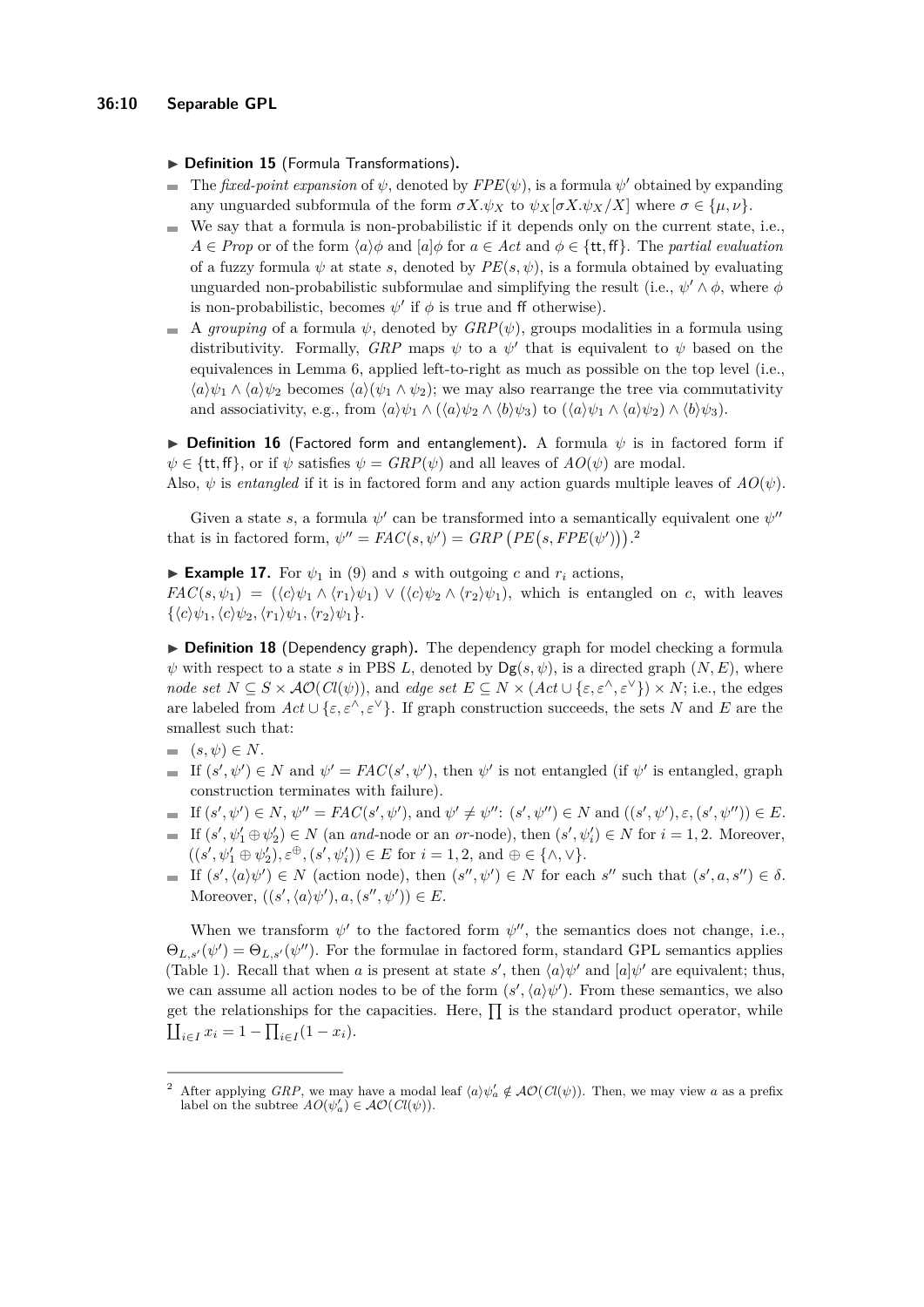<span id="page-10-1"></span>**Lemma 19** (Capacities). *Fix*  $Dg(s_0, \psi) = (N, E)$ . *The capacity*  $Pr_{L,s}(\psi')$  *for a node*  $(s, \psi')$ *is as follows:*

- $= Pr_{L,s}(ff) = 0$  *and*  $Pr_{L,s}(tt) = 1$ .
- *If*  $(s, \psi')$  *is an* and*-node, then:*  $Pr_{L,s}(\psi') = \prod_{((s,\psi'),\varepsilon^{\wedge},(s,\psi'_i)) \in E} Pr_{L,s}(\psi'_i)$ .
- *If*  $(s, \psi')$  *is an* or*-node, then:*  $Pr_{L,s}(\psi') = \coprod_{((s,\psi'),\varepsilon^{\vee},(s,\psi'_i)) \in E} Pr_{L,s}(\psi'_i)$ .
- *If*  $(s, \psi')$  *is an action node, i.e.,*  $\psi' = \langle a \rangle \psi'_a$ *, then:*

$$
\Pr_{L,s}(\psi') = \max_{c \in \mathbb{N}} \sum_{((s,\psi'),a,(s',\psi'_a)) \in E} P(s,a,s',c) \cdot \Pr_{L,s'}(\psi'_a)
$$
(11)

*The remaining nodes*  $(s, \psi')$  *have a unique successor*  $(s, \psi'')$  *with*  $Pr_{L,s}(\psi') = Pr_{L,s}(\psi'')$ *.*  $\overline{\phantom{a}}$ 

**Proof.** Most of the cases are straightforward and similar to the GPL model checking algorithm [\[5,](#page-14-0) Lemma 8] and a result for two-player stochastic parity games [\[21,](#page-15-3) Theorem 4.22]. The *and*-node and *or*-node cases have the product and coproduct, respectively, due to independence. We explain the *action node* case in more detail.

The sum over the probabilistic distribution follows from [\(5\)](#page-4-3); we explain the internal non-deterministic choice. A PBS scheduler makes a choice for an action given the partial computation  $\sigma$ . Here, this choice is made based on a formula,  $\psi'_a$ , to be satisfied. When the graph construction succeeds, this is well defined: given  $L$ ,  $s$ , and  $\psi$ , the scheduler can deduce  $\psi_a'$  from  $\sigma$ , a la traversal of the dependency graph.

We note that, although a particular choice may maximize  $Pr_{L,s}(\psi')$ , this does not mean that the corresponding capacity can be reached by a *memoryless*<sup>[3](#page-10-0)</sup> scheduler, as a scheduler that makes this choice *every time* is not necessarily optimal. Indeed, no optimal scheduler may exist, in which case we would only have  $\epsilon$ -optimal schedulers for any  $\epsilon > 0$  [\[10,](#page-14-2) [21\]](#page-15-3). The capacity may be predicated on *eventually* making a different choice. The formulation in Lemma [19](#page-10-1) is consistent with this possibility, and the existence of  $(\epsilon)$  optimal schedulers may be justified through a method called *strategy improvement* or *strategy stealing* [\[12,](#page-15-2) [21\]](#page-15-3). The intuition is that, in case of a loop, we can add a choice to succeed or fail immediately, succeeding with probability equal to the corresponding capacity. This does not increase the capacity, and the maximizing scheduler can otherwise be the same, if this choice does not arise.

**Figure 120** (Model checking termination). The graph construction of  $Dg(s, \psi)$  terminates *for any fuzzy formula*  $\psi$  *and (finite) PBS L.* 

**Proof.** Letting  $c = |Cl(\psi)|$ , the number of distinct formulae not in factored form is bounded by  $2^{2^c}$  (since we may check DNF versions for equivalence). The number of actions in *L* and  $\psi$  is finite, which bounds the number of action nodes. Thus, construction cannot continue indefinitely.

### **4.2 Separability of Fuzzy Formulae**

Now, we describe a class of fuzzy formulae that cannot get entangled, regardless of the PBS, which we denote as *separability*.

<span id="page-10-0"></span><sup>&</sup>lt;sup>3</sup> We consider a scheduler memoryless if it makes a choice based on a formula to be satisfied, but does not know the history.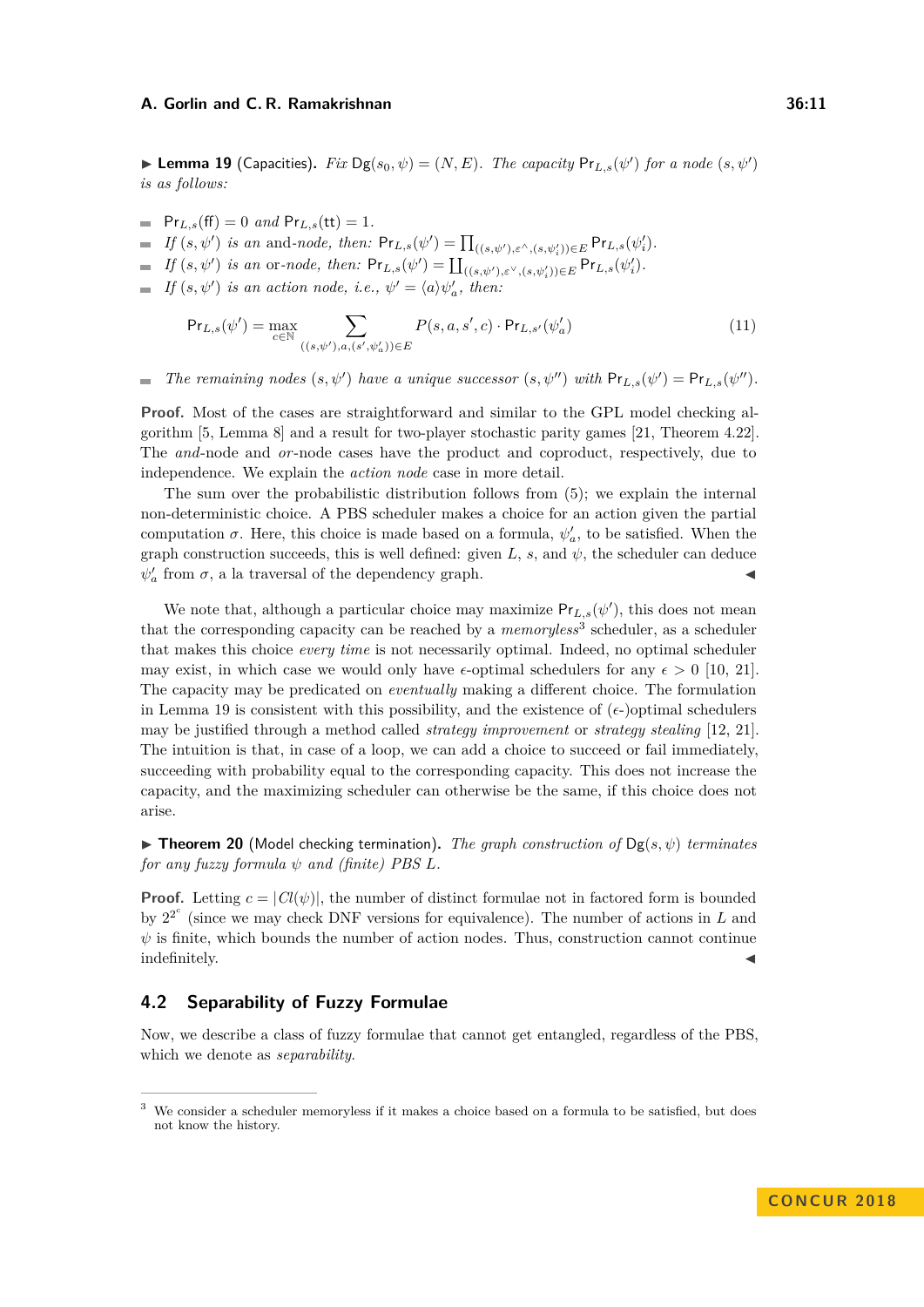Recall that we used fixed-point expansion, partial evaluation, and grouping to get a factored form. As partial evaluation replaced non-probabilistic formulae with either tt or ff, we define a "worst-case" scenario.

I **Definition 21** (Purely probabilistic abstraction)**.** The *purely probabilistic abstraction* of a fuzzy formula  $\psi$ , denoted by  $PPA(\psi)$ , is a formula obtained by removing unguarded non-probabilistic subformulae (i.e.,  $\psi' \wedge \phi$ , where  $\phi$  is non-probabilistic, becomes  $\psi'$ ).

**Definition 22** (Separability). The set of all separable formulae is the largest set  $S$  such that  $\forall \psi \in S$ , if  $\psi' = \text{GRP}(\text{PPA}(\text{FPE}(\psi)))$ , then

- **1.**  $\psi'$  is not entangled, and
- **2.** for each leaf  $\langle a \rangle \psi_a$  of  $AO(\psi')$ ,  $\psi_a \in S$ .
- A formula  $\psi$  is *separable* if  $\psi \in \mathcal{S}$ .

As separable formulae preclude entanglement, graph construction is guaranteed to succeed, and we have the following result.

**Corollary 23** (Model checking separable formulae). *The graph construction of*  $Dg(s, \psi)$ *terminates* without failure *for any separable fuzzy formula*  $\psi$  *and (finite) PBS L*.

The decidable problems in Sect. [3](#page-5-0) involve separable fuzzy formulae. In the case of LTL, there is only one action, in which case any formula in factored form is a single leaf. Though a CTL formula may be entangled, all PTTL fuzzy formulae are separable, as there is no explicit conjunction or disjunction; thus, we can model check PTTL over BMDPs. Finally, for 1-exit RMDP termination, the same separable formula, [\(8\)](#page-7-0), is used for any 1-exit RMDP.

# **4.3 Solving the Polynomial System**

For model checking separable formulae, we show how, given the graph, to compare the probabilistic value of  $\psi$  at a state *s* against a threshold *p*. We do this by first constructing a *system of polynomial max fixed point equations* from the graph. Each node *i* in the dependency graph is associated with a real-valued variable  $x_i$ . Given a set of variables  $V$ , each equation in the system is of the form  $x_i = e$  where *e* is

a polynomial over *V* such that the sum of coefficients is  $\leq 1$ ; or

of the form  $\max(V')$  where  $V' \subseteq V$ .

Furthermore, the equations form a stratified system, where each variable  $x_i$  can be assigned a stratum  $j = stratum(x_i)$  such that  $x_i$  is defined in terms of only variables of the form  $x_k$ such that  $stratum(x_k) \leq stratum(x_i)$  (cf. [\[19,](#page-15-7) Def. 9]); and variables in the same stratum *j* fall under the same fixed point. Let  $\bowtie \in \{>, \geq, \leq, \leq\}.$ 

I **Theorem 24.** *Given a real value p, a system of polynomial max fixed point equations and a distinguished variable x defined in the system, whether or not*  $x \bowtie p$  *in its solution is decidable.*

**Proof.** We write the polynomial system,  $\mathbf{x} = P(\mathbf{x})$ , as a sentence in the first-order theory of real closed fields, similar to [\[19\]](#page-15-7). The additional comparison will be  $x_0 \bowtie p$ . Along with the equation system, we need to encode fixed points and max.

<span id="page-11-0"></span>We can encode  $x_i = \max(x_i, x_k)$  as [\(12\)](#page-11-0) (cf. [\[12,](#page-15-2) Section 5]):

$$
x_i \ge x_j \land x_i \ge x_k \land (x_i \le x_j \lor x_i \le x_k) \tag{12}
$$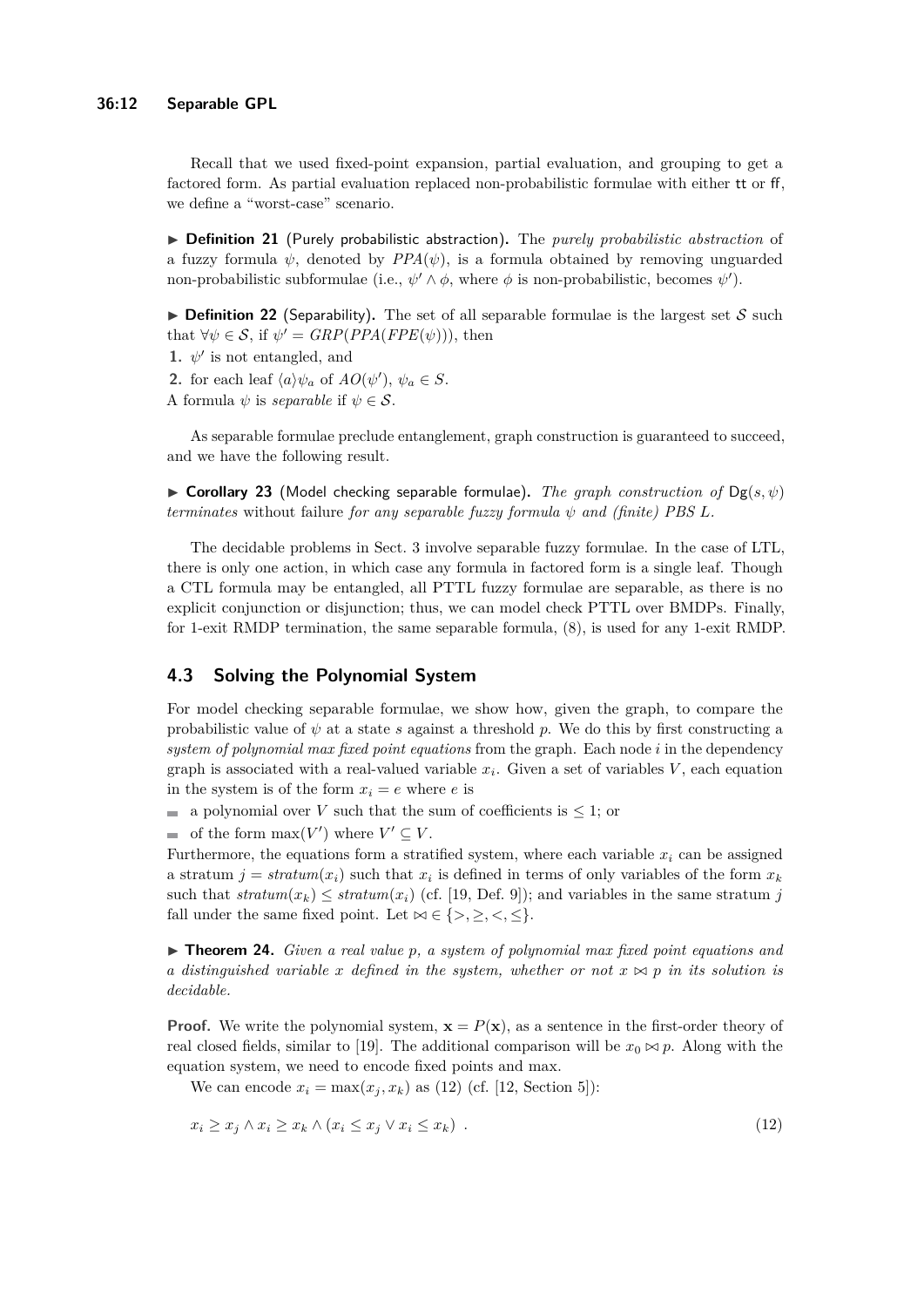Meanwhile, letting *V* be the set of all variables and *I* a subset belonging to some stratum with least fixed point, we can encode the fixed point itself as  $(13)$ :

<span id="page-12-0"></span>
$$
\forall \mathbf{x}'_I. \left( \bigwedge_{i \in I} x'_i = P_i(\mathbf{x}'_I, \mathbf{x}_{V \setminus I}) \implies \bigwedge_{i \in I} x_i \le x'_i \right) \tag{13}
$$

The stratification of fixed points in the equation system precludes a cyclical dependency between a least and a greatest fixed point; a greatest fixed point can be encoded similarly.

The original fixed point equation system, along with the query  $x \bowtie p$ , [\(12\)](#page-11-0)-[\(13\)](#page-12-0), and the counterpart encoding the greatest fixed point, are sentences in a first order theory of real closed fields, which is decidable [\[27\]](#page-15-8). Hence the decidability of  $x \bowtie p$  in the solution to the fixed point equations follows.

We use the above result to determine whether or not  $Pr_{L,s}(\psi) \bowtie p$  for a separable formula  $\psi$ . The polynomial fixed point system is derived similarly to [\[5,](#page-14-0) Section 4.1.2], with a variable  $x_{(s,\psi)}$  for each node  $(s,\psi)$  in the dependency graph  $\mathsf{Dg}(s,\psi)$ , and equations based on Lemma [19.](#page-10-1)

- If  $\psi$  is not in factored form, then  $(s, \psi)$  has a unique edge labeled by  $\varepsilon$  to a node  $(s, \psi')$ , and  $x_{(s,\psi)} = x_{(s,\psi')}$ .
- $x_{(s,\text{ff})} = 0$  and  $x_{(s,\text{tt})} = 1$ .
- If  $(s, \psi)$  is an *and*-node, then  $x_{(s,\psi)} = \prod_{((s,\psi),\varepsilon^{\wedge},(s,\psi_i)) \in E} x_{(s,\psi_i)}$ .
- If  $(s, \psi)$  is an *or*-node, then  $x_{(s,\psi)} = \coprod_{((s,\psi),\varepsilon^{\vee},(s,\psi_i)) \in E} x_{(s,\psi_i)}$ .
- If  $(s, \psi)$  is an action node and  $\psi = \langle a \rangle \psi_a$ , then

$$
x_{(s,\psi)} = \max_{c \in \mathbb{N}} \sum_{((s,\psi),a,(s',\psi_a)) \in E} P(s,a,s',c) \cdot x_{(s',\psi_a)}.
$$
 (14)

 $\triangleright$  **Theorem 25** (Correctness). *The construction of the dependency graph*  $\text{Dg}(s, \psi)$ *, when*  $\psi$  *is separable, yields a polynomial max fixed point equation system, such that the value of*  $x_{(s,\psi)}$ *in its solution is*  $Pr_{L,s}(\psi)$ *.* 

**Proof.** The correctness result follows from Lemma [19](#page-10-1) and the semantics of fixed points given by  $(13)$  (and its counterpart).

### **4.4 Model Checking Example**

**► Example 26** (Model Checking). For the PBS *L* in Fig. [1](#page-2-0) and fuzzy formula  $\psi = \mu X. [a][b]X \wedge$  $[a][c]X$ , we have symmetric non-deterministic choices on *b* and *c* from state  $s_2$ , and the formula is satisfied by all finite d-trees (since both *s*<sup>3</sup> and *s*<sup>4</sup> have a probability greater than  $\frac{1}{2}$  of returning to  $s_2$ , the infinite d-trees have positive measure on any scheduler). Letting  $\psi_{bc} = [b] \psi \wedge [c] \psi$ , we get the dependency graph shown in Fig. [4.](#page-13-1)

We find  $Pr_{L,s_1}(\psi)$  as the value of  $x_1^a$  in the least fixed point from the following equations:

$$
x_1^a = x_2^{bc} \t x_2^b = \max(x_3^a, x_4^a) \t x_3^a = \frac{1}{3}x_5^{bc} + \frac{2}{3}x_2^{bc} \t x_2^{bc} = 1 x_2^{bc} = x_2^b \cdot x_2^c = \max(x_3^a, x_4^a) \t x_4^a = \frac{1}{4}x_6^{bc} + \frac{3}{4}x_2^{bc} \t x_6^{bc} = 1
$$
 (15)

Solving the equations, we get  $Pr_{L,s_1}(\psi) = x_1^a = \frac{1}{4}$ . (Also,  $Pr_{L,s_1}(neg(\psi)) = \frac{8}{9}$ .)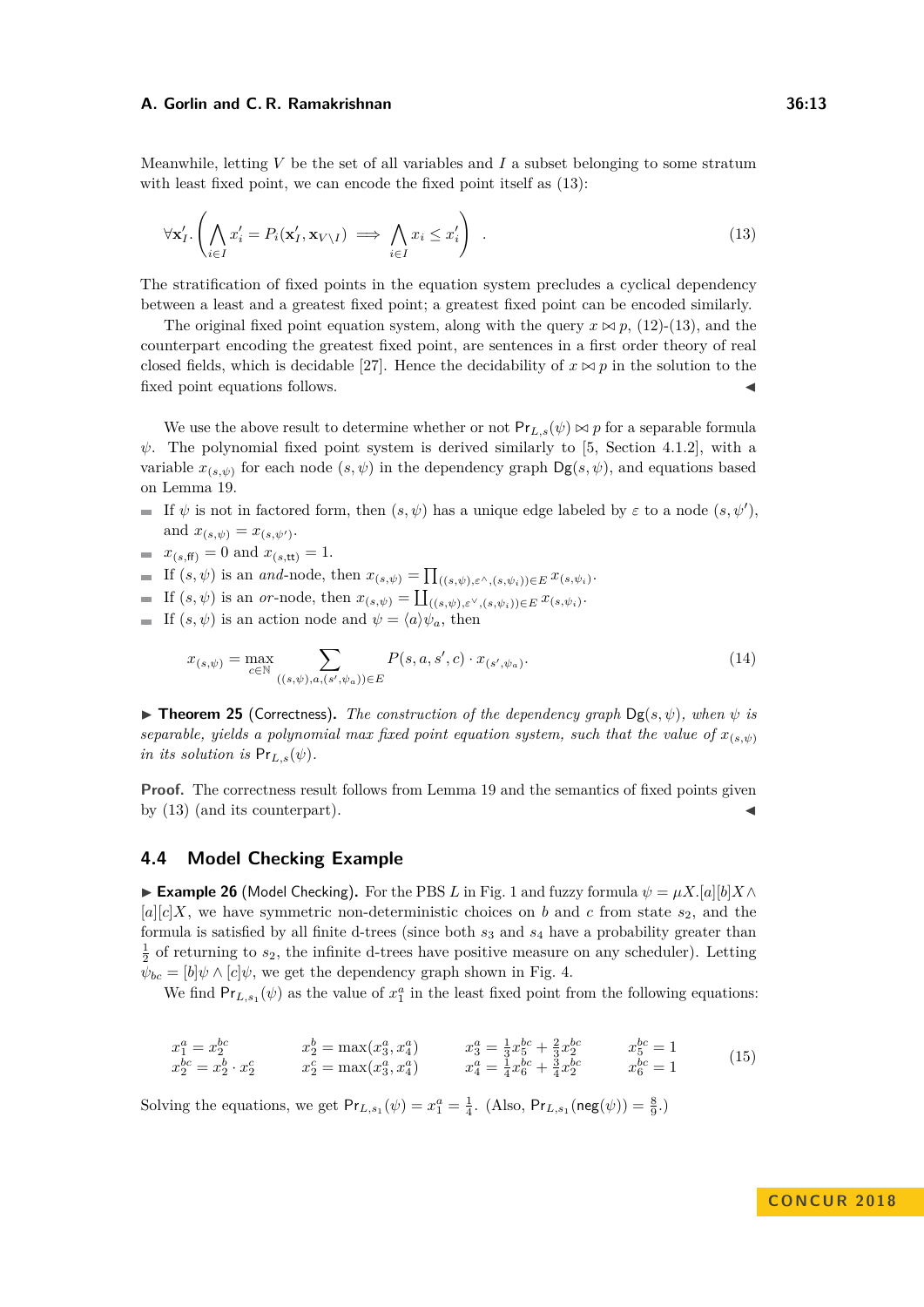<span id="page-13-1"></span>

**Figure 4** GPL Model Checking Example: Dependency Graph.

### <span id="page-13-0"></span>**5 Discussion and Future Work**

Many interesting questions relevant to GPL have been raised in other contexts. Also, while the syntax and semantics of GPL fuzzy formulae remains identical to [\[5\]](#page-14-0) when over BPSs, the state formulae require a change in syntax; with the resulting logic called XPL in our related extended version [\[15\]](#page-15-6) ([\[26\]](#page-15-1) called its extension EGPL).

A probabilistic extension of  $\mu$ -calculus closely related to separable GPL is Mio's pL $\mu$  [\[20,](#page-15-9) [21\]](#page-15-3). In contrast to GPL, the most expressive version of  $pL\mu$ , denoted  $pL\mu_{\bigoplus}^{\circ}$  [\[20,](#page-15-9) 21], defines *three* conjunction operators and their duals such that their probability values can be computed from the probabilities of the conjuncts. The logic  $pL\mu^{\odot}$  is able to produce branching systems and supports an intuitive game semantics [\[21\]](#page-15-3). Along the same lines as our GPL encoding, we can encode termination of 1-exit RMDPs as model checking in  $pL\mu^{\odot}$ , and RMC termination in  $pL\mu_{\oplus}^{\odot}$ . However,  $pL\mu$  cannot easily encode LTL and has no entanglement, so that attempting to encode multi-exit RMDP termination in  $pL\mu_{\oplus}^{\odot}$  similarly to multi-exit RMC termination would lead to an incorrect, rather than undecidable, encoding. Other recent extensions of  $\mu$ -calculus include the Lukasiewicz  $\mu$ -calculus [\[22\]](#page-15-10),  $\mu^p$ -calculus [\[3\]](#page-14-6), P $\mu$ TL [\[17\]](#page-15-11), and the quantitative  $\mu$ -calculi, such as qM $\mu$  [\[18\]](#page-15-12) and Q $\mu$  [\[13\]](#page-15-13). P $\mu$ TL's expressiveness is orthogonal even with PCTL; the others are more similar to  $pL\mu$  than GPL.

Although closely related, algorithms to check properties of RMCs (and pPDSs [\[7\]](#page-14-7)) were developed independently [\[11\]](#page-15-14). These were related to algorithms for computing properties of systems such as branching process (BP) extinction and the language probability of Stochastic Context Free Grammars. The relationship between GPL and these systems was mentioned briefly in [\[16\]](#page-15-15), but has remained largely unexplored. The results of this paper together with [\[16\]](#page-15-15) also suggest that a separable GPL model checker can be encoded as a probabilistic logic program, even over systems with internal non-determinism.

There has been significant interest in the study of branching systems that also have non-deterministic choices, such as RMDPs and Branching MDPs (BMDPs) [\[12\]](#page-15-2). At the same time, the understanding of the polynomial systems has expanded. In [\[8\]](#page-14-8), the class of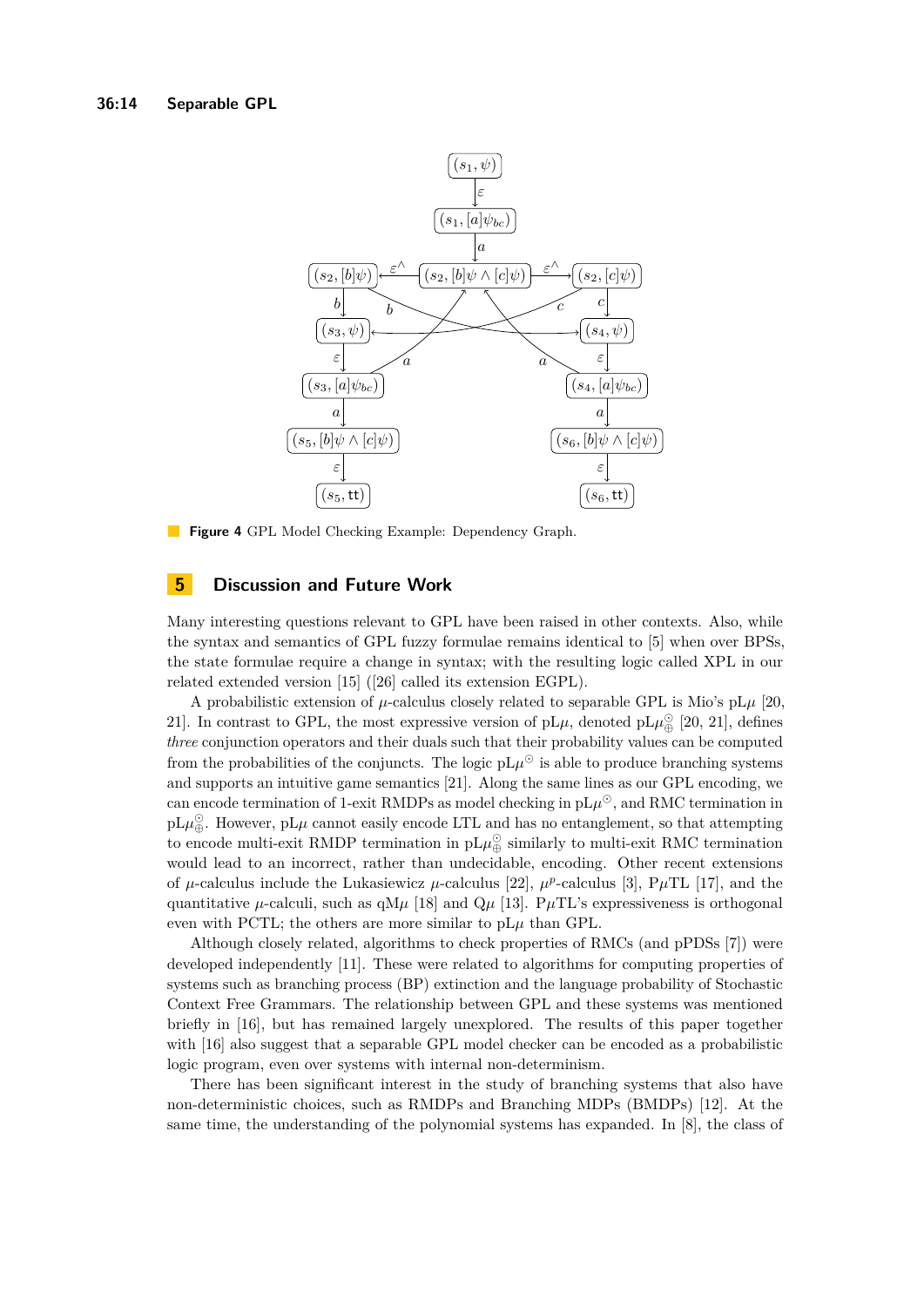Probabilistic Polynomial Systems (PPS) is introduced, which characterizes when efficient solutions to polynomial equation systems are possible even in the worst case [\[9\]](#page-14-9). While [\[11\]](#page-15-14) did not distinguish the systems arising from 1-exit RMCs from those from multi-exit RMCs, the PPS class is limited to 1-exit RMCs. It was also extended for 1-exit RMDP termination and, later, BMDP reachability, both having polynomial-time complexity for min/maxPPSs [\[8,](#page-14-8) [10\]](#page-14-2).

We note that 1-exit RMDP termination, which always has optimal memoryless schedulers, can be matched with the class of least fixed point GPL formulae without disjunctions; meanwhile, BMDP reachability, for which only  $\epsilon$ -optimal maximizing schedulers may exist. corresponds to least fixed point formulae without conjunctions. Additionally, these systems have been further extended into *stochastic games*, such as Recursive and Branching Simple Stochastic Games (RSSGs and BSSGs, respectively) [\[12\]](#page-15-2), and we should be able to model these via separable GPL, as well, with a suitably extended BPS. Then, graph construction should be the same, but both min and max operators could appear in the equation system.

Polynomial systems equivalent to those arising from separable GPL over fPBSs have recently been considered in a more general setting in the context of *game automata* [\[19\]](#page-15-7), followed by an undecidability result for more general properties on the automata [\[23\]](#page-15-16). Characterizing equation systems that arise from separable formulae and investigating their efficient solution is an interesting open problem. Another recent result suggests that the alternation-free restriction may be lifted [\[14\]](#page-15-17). Finally, this paper addressed the decidability of model checking; determining the complexity of model checking is a topic of future research.

#### **References**

- <span id="page-14-5"></span>**1** Rajeev Alur, Swarat Chaudhuri, and P. Madhusudan. Software model checking using languages of nested trees. *ACM Trans. Program. Lang. Syst.*, 33(5):15:1–15:45, November 2011.
- <span id="page-14-1"></span>**2** Christel Baier. On algorithmic verification methods for probabilistic systems. Habilitation thesis, Fakultät für Mathematik & Informatik, Universität Mannheim, 1998.
- <span id="page-14-6"></span>**3** Pablo Castro, Cecilia Kilmurray, and Nir Piterman. Tractable probabilistic mu-calculus that expresses probabilistic temporal logics. In *STACS*, volume 30 of *LIPIcs*, pages 211–223. Schloss Dagstuhl–Leibniz-Zentrum fuer Informatik, 2015.
- <span id="page-14-4"></span>**4** Taolue Chen, Klaus Dräger, and Stefan Kiefer. Model checking stochastic branching processes. In *MFCS*, pages 271–282, Berlin, Heidelberg, 2012. Springer.
- <span id="page-14-0"></span>**5** Rance Cleaveland, S. Purushothaman Iyer, and Murali Narasimha. Probabilistic temporal logics via the modal mu-calculus. *Theoretical Computer Science*, 342(2-3):316–350, 2005.
- <span id="page-14-3"></span>**6** Josée Desharnais, Vineet Gupta, Radha Jagadeesan, and Prakash Panangaden. Weak bisimulation is sound and complete for PCTL\*. In *CONCUR*, volume 2421 of *LNCS*, pages 355–370. Springer Berlin Heidelberg, 2002.
- <span id="page-14-7"></span>**7** Javier Esparza, Antonín Kucera, and Richard Mayr. Model checking probabilistic pushdown automata. In *LICS*, pages 12–21, 2004.
- <span id="page-14-8"></span>**8** Kousha Etessami, Alistair Stewart, and Mihalis Yannakakis. Polynomial time algorithms for branching Markov decision processes and probabilistic min(max) polynomial Bellman equations. In *ICALP, Part I*, pages 314–326, Berlin, Heidelberg, 2012. Springer.
- <span id="page-14-9"></span>**9** Kousha Etessami, Alistair Stewart, and Mihalis Yannakakis. Polynomial time algorithms for multi-type branching processes and stochastic context-free grammars. In *STOC*, pages 579–588. ACM, 2012.
- <span id="page-14-2"></span>**10** Kousha Etessami, Alistair Stewart, and Mihalis Yannakakis. Greatest fixed points of probabilistic min/max polynomial equations, and reachability for branching Markov decision processes. In *ICALP, Part II*, pages 184–196, Berlin, Heidelberg, 2015. Springer.